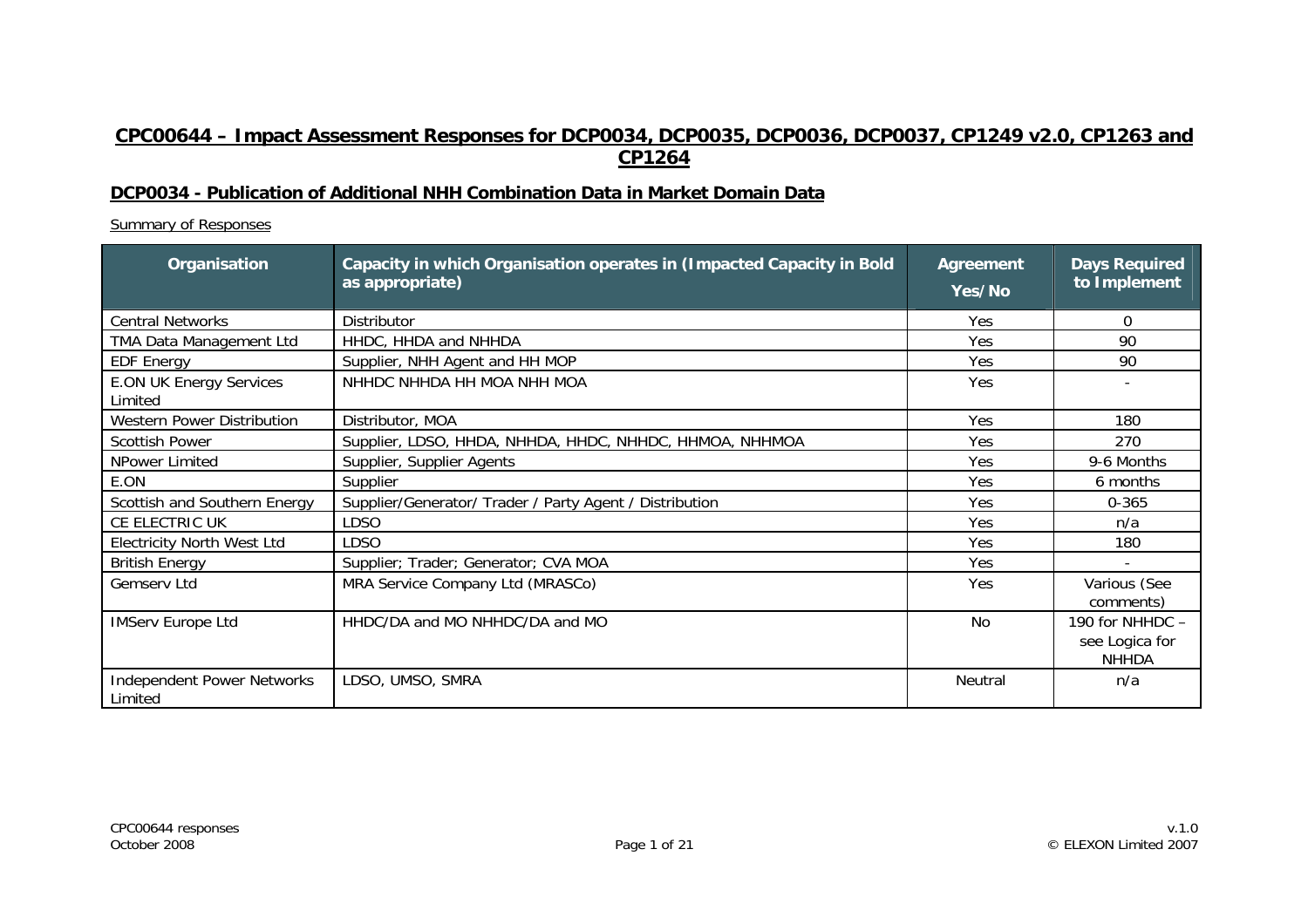| Organisation                              | <b>Agreement</b><br>Yes/No | <b>Comments</b>                                                                                                                                                                                                                                                                                                                                                                                                                                                                                    | <b>Impact</b><br>Yes/No |
|-------------------------------------------|----------------------------|----------------------------------------------------------------------------------------------------------------------------------------------------------------------------------------------------------------------------------------------------------------------------------------------------------------------------------------------------------------------------------------------------------------------------------------------------------------------------------------------------|-------------------------|
| <b>Central Networks</b>                   | Yes                        | <b>Impact:</b> System Change<br><b>Implementation:</b> We can continue to use V003 while making necessary changes to<br>start using V004<br><b>Comments:</b> Option 2 (manually maintained spreadsheet) is the preferred option,<br>though BSCP forms would still be required to update this.                                                                                                                                                                                                      | Yes                     |
| TMA Data Management Ltd                   | Yes                        | Impact on Organisation's Systems and/or Processes? No (option 2)<br>Y (option 1) - Impact on Processes<br>Implementation: Option 1 is expansive and impact all market participants, whereas<br>option 2 offers the same benefits to Suppliers during the registration process without<br>the high cost and impact.<br><b>Comments:</b> This response is only if option 2, if option                                                                                                                | Yes                     |
| <b>EDF Energy</b>                         | Yes                        | We support this provided new table becomes part of MDD as we do not wish to have<br>to build separate loading processes for some of our systems to load from spreadsheet.<br>We feel that spreadsheet option will not be effective and will be ignored as it is not<br>through normal MDD update channels.<br><b>Impact:</b> System and process changes required<br>Capacity in which Organisation is impacted: Supplier, NHH Agent and HH MOP                                                     | Yes                     |
| <b>E.ON UK Energy Services</b><br>Limited | Yes                        | We would generally support the aims of this proposed change and would see option 2<br>as the better way forward from our point of view as a NHHDC & NHHDA<br>Capacity in which Organisation is impacted: NHHDC<br>Impact on Organisation: If option 1 where to be adopted then changes to our<br>systems would be required to process the new entity which would have no material<br>benefit for a NHHDC-DA.<br>However if option 2 where to be adopted then the supplier would have access to the | Yes                     |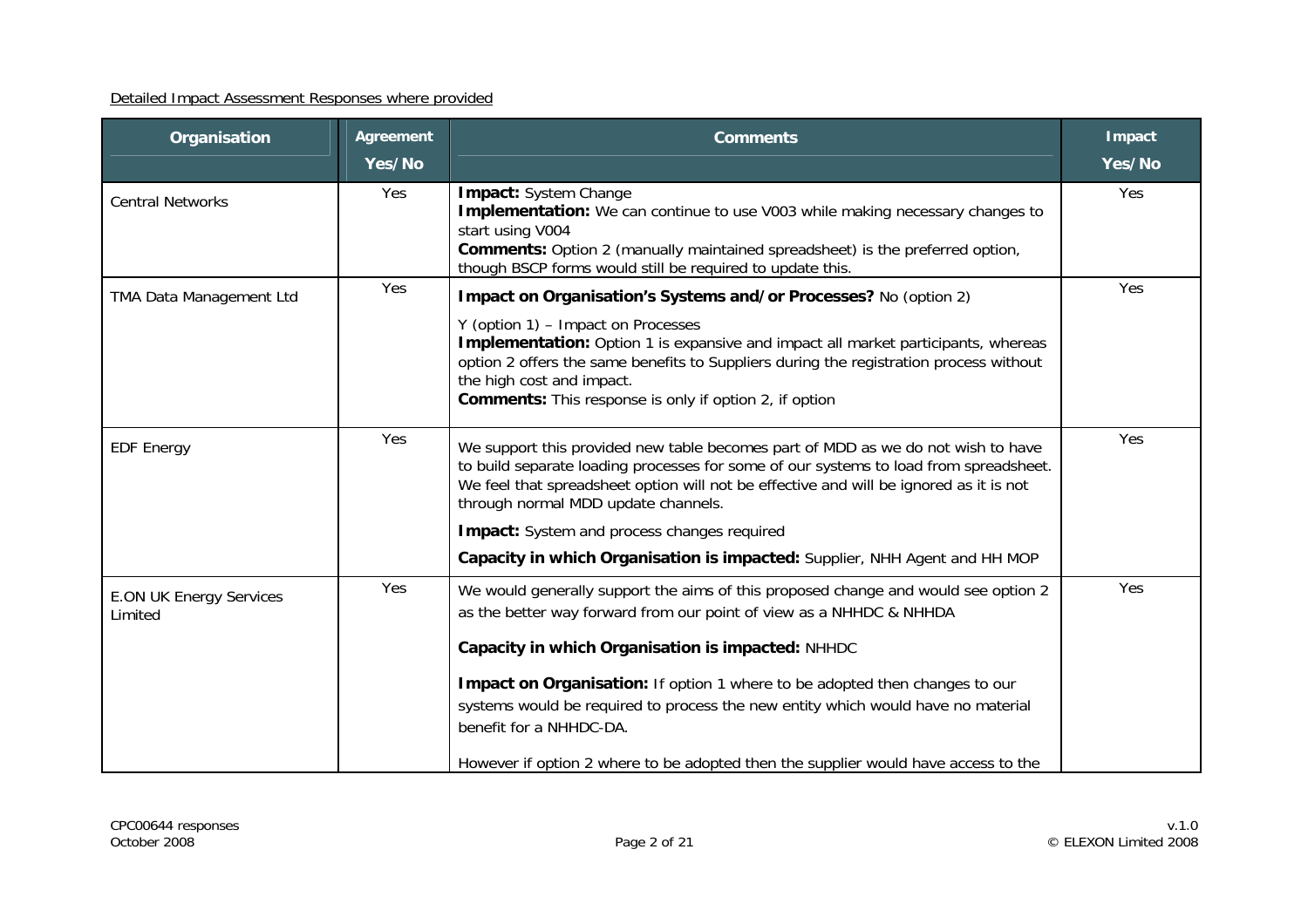| Organisation                      | Agreement<br>Yes/No | <b>Comments</b>                                                                                                                                                                                                                                                                                                                                                                                                                                                                                                            | <b>Impact</b><br>Yes/No |
|-----------------------------------|---------------------|----------------------------------------------------------------------------------------------------------------------------------------------------------------------------------------------------------------------------------------------------------------------------------------------------------------------------------------------------------------------------------------------------------------------------------------------------------------------------------------------------------------------------|-------------------------|
|                                   |                     | required data whilst no changes would be required to NHHDC-DA systems.                                                                                                                                                                                                                                                                                                                                                                                                                                                     |                         |
| <b>Western Power Distribution</b> | Yes                 | If other market participants need increased visibility of this data then we support it in<br>principle, although it is not entirely clear what we are expected to do with the new<br>table, other than populate and maintain it.                                                                                                                                                                                                                                                                                           | Yes                     |
|                                   |                     | Currently, contrary to the claim in the issue description, Supplier registrations will not<br>be rejected by SMRS, providing the combinations they submit are valid according to<br>the existing MDD combination tables. If Suppliers are getting rejections already this<br>extra combination table will not help as, if they don't check their flows against MDD<br>now, they are probably unlikely to do so in future.                                                                                                  |                         |
|                                   |                     | Capacity in which Organisation is impacted : LDSO/SMRS                                                                                                                                                                                                                                                                                                                                                                                                                                                                     |                         |
|                                   |                     | Impact on Organisation: We will need to populate and maintain the new tables.                                                                                                                                                                                                                                                                                                                                                                                                                                              |                         |
|                                   |                     | We prefer option 1 of the proposed solution. Include the new tables in the<br>D0269/D0270 flows. If something needs to be part of MDD then it should be dealt<br>with in the same way as other similar combinations.                                                                                                                                                                                                                                                                                                       |                         |
| <b>Scottish Power</b>             | Yes                 | We believe that by providing a single source of information to all parties is a major<br>step forward and will help facilitate the efficient operation of the electricity market,<br>which in turn can only aid competition.                                                                                                                                                                                                                                                                                               | Yes                     |
|                                   |                     | Our preferred option is the automated solution (Option1), as this enhanced version<br>will contain the full MDD information in a single repository. For a similar reason we do<br>not believe that Option 2 is a viable alternative as this would result in a disjoint in<br>MDD data. We also believe this disjoint could in the longer term impose on the<br>integrity of the data held as it could be possible to update the spreadsheet without<br>updating MDD unless a stringent validation process is put in place. |                         |
|                                   |                     | Given our preferred option for the automated process, it is our opinion that version                                                                                                                                                                                                                                                                                                                                                                                                                                       |                         |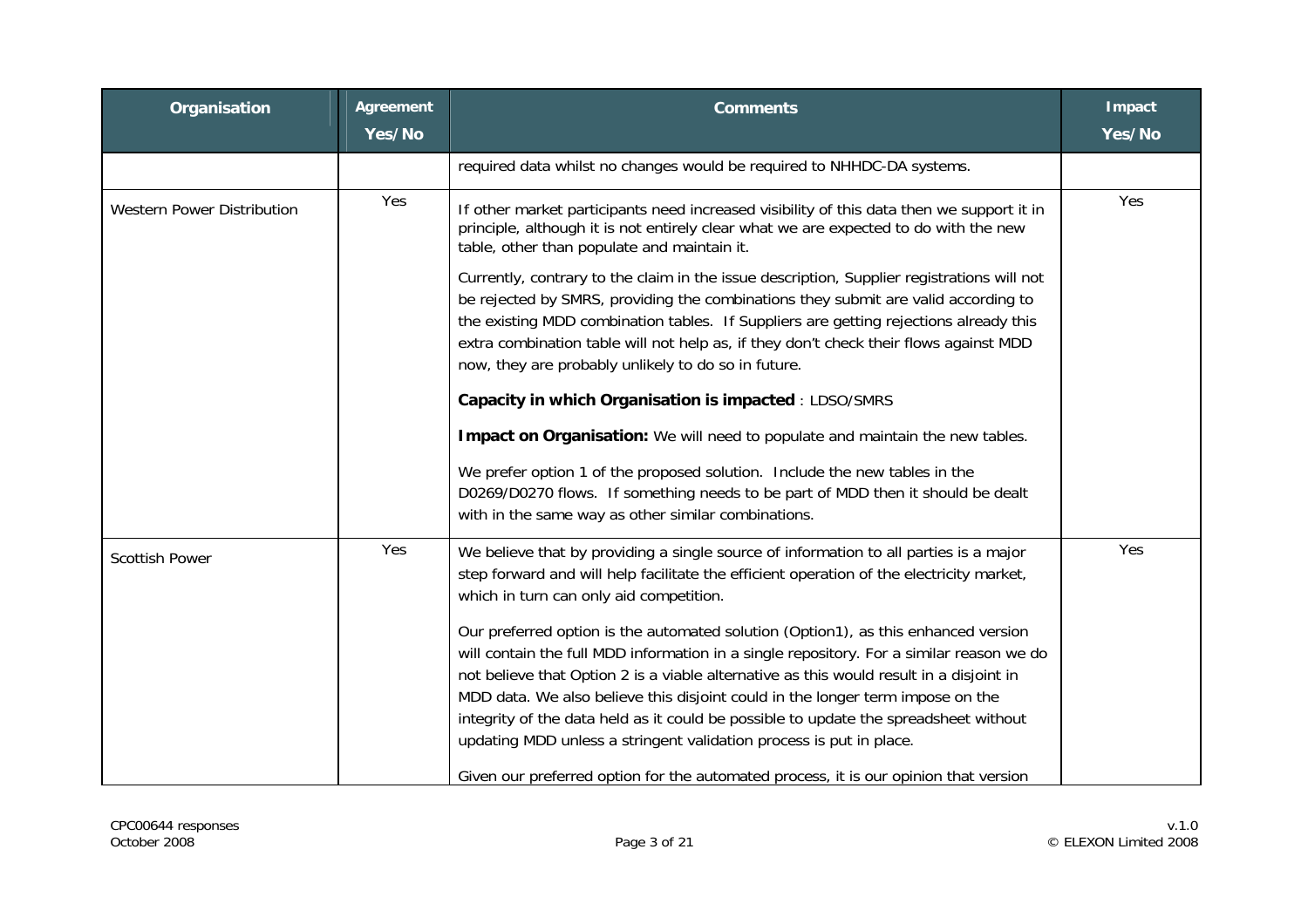| Organisation   | <b>Agreement</b><br>Yes/No | <b>Comments</b>                                                                                                                                                                                                                                                                                                                                                                                                         | <b>Impact</b><br>Yes/No |
|----------------|----------------------------|-------------------------------------------------------------------------------------------------------------------------------------------------------------------------------------------------------------------------------------------------------------------------------------------------------------------------------------------------------------------------------------------------------------------------|-------------------------|
|                |                            | 002 of the D0269/D0270 flows should be decommissioned and that version 3 should<br>be retained in conjunction with the new version 4, however given that a number of<br>companies may still use version 2 any decision on which version to be<br>decommissioned should be delayed until a full industry assessment has been carried<br>out.<br>Capacity in which Organisation is impacted: Supplier, LDSO, HHDA, NHHDA, |                         |
|                |                            | HHDC, NHHDC, HHMOA, NHHMOA<br>Impact on Organisation: Systems will have to be reconfigured to accept the<br>updated version of MDD and the D0269/D0270 flows.                                                                                                                                                                                                                                                           |                         |
| NPower Limited | Yes                        | We fully agree with the principle of this change.                                                                                                                                                                                                                                                                                                                                                                       | Yes                     |
|                |                            | Both options outlined in the draft change proposal would involve some development<br>to internal systems.                                                                                                                                                                                                                                                                                                               |                         |
|                |                            | Option 1 is a more robust solution and better controlled. If this was progressed there<br>would be an impact on all users of the decommissioned version of the current flow,<br>although the beneficiaries of the proposal appear to be Suppliers only.                                                                                                                                                                 |                         |
|                |                            | Option 2 would have less of a cost impact across the industry but it is not as robust as<br>an automated solution.                                                                                                                                                                                                                                                                                                      |                         |
|                |                            | There is a third option, which would be to create a completely new dataflow for this<br>information. This has the advantage of maintaining the current versions of the MDD<br>dataflow as they are whilst still providing a more robust method of distributing the<br>data to Suppliers. Other recipients of the D269/270 would not have to make system<br>changes to accommodate a new version.                        |                         |
|                |                            | For all 3 options the dataflow should be defined in the DTC.                                                                                                                                                                                                                                                                                                                                                            |                         |
|                |                            | Capacity in which Organisation is impacted: Supplier, NHHDA, NHHDC and MOA                                                                                                                                                                                                                                                                                                                                              |                         |
| E.ON           | Yes                        | The need for something that aligns the combinations in MDD with those found in                                                                                                                                                                                                                                                                                                                                          | Yes                     |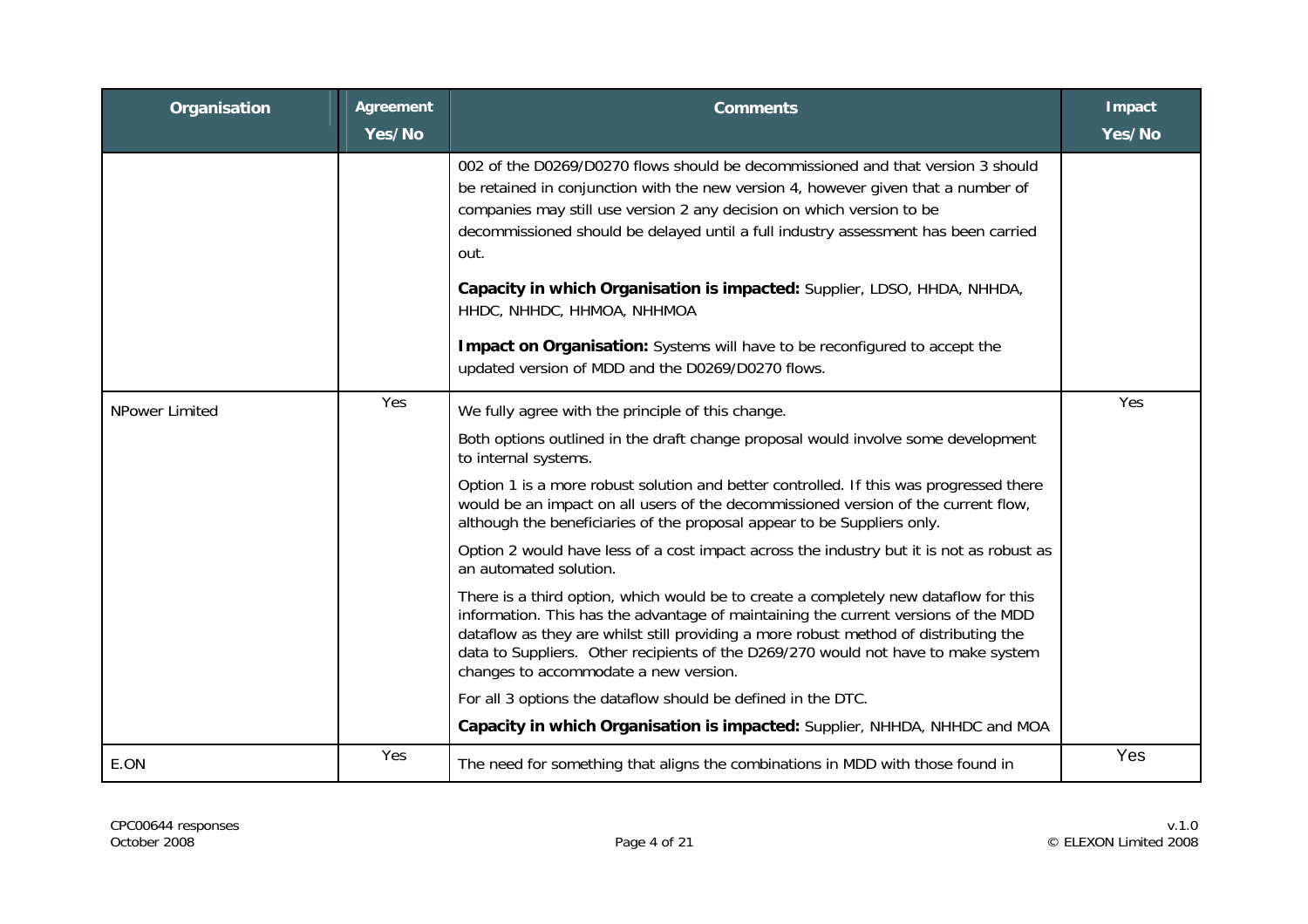| Organisation                      | Agreement | <b>Comments</b>                                                                                                                                                                                                                       | Impact      |
|-----------------------------------|-----------|---------------------------------------------------------------------------------------------------------------------------------------------------------------------------------------------------------------------------------------|-------------|
|                                   | Yes/No    |                                                                                                                                                                                                                                       | Yes/No      |
|                                   |           | Condition 4 statements of DNOs is long overdue.                                                                                                                                                                                       |             |
|                                   |           | Option 1 would be E.ON's preferred option. This would mean more development but is<br>more reliable and robust.                                                                                                                       |             |
|                                   |           | Capacity in which Organisation is impacted : Supplier                                                                                                                                                                                 |             |
|                                   |           | Impact on Organisation Changes to our system will be required.                                                                                                                                                                        |             |
|                                   |           | Implementation Option 1 would require at least six months development lead time.                                                                                                                                                      |             |
| Scottish and Southern Energy      | Yes       | Impact on Organisation: Changes to systems and processes, the automated<br>solution will have a significance impact on systems.                                                                                                       |             |
|                                   |           | The manual solution seems preferable provided the Elexon costs are acceptable.                                                                                                                                                        |             |
| CE ELECTRIC UK                    | Yes       | We agree on the basis that this change will allow all market domain party users to<br>have fully aligned views of the full settlement configuration combinations.                                                                     | Yes         |
|                                   |           | Capacity in which Organisation is impacted LDSO                                                                                                                                                                                       |             |
|                                   |           | Impact on Organisation: We suggest that at least 6 months are given for the<br>implementation of this DCP, specficially of the changes are made to the market<br>domain data data flow (D0269 and D0270)                              |             |
| <b>Electricity North West Ltd</b> | Yes       | Capacity in which Organisation is impacted: LDSO                                                                                                                                                                                      | <b>LDSO</b> |
|                                   |           | Impact on Organisation (e.g. systems/process changes) System and process<br>changes are required                                                                                                                                      |             |
| Gemserv Ltd                       | Yes       | We would prefer the manual solution as it would avoid any impact on DTC flows.                                                                                                                                                        | Yes         |
|                                   |           | Impact: The automated solution requires a change in the D0269 and D0270 flows.<br>The extra version (004) of the flows proposed by this change could necessitate the<br>decommissioning of earlier versions of the flow (002 or 003). |             |
|                                   |           | Implementation: Changes to DTC - Implementation timescales:                                                                                                                                                                           |             |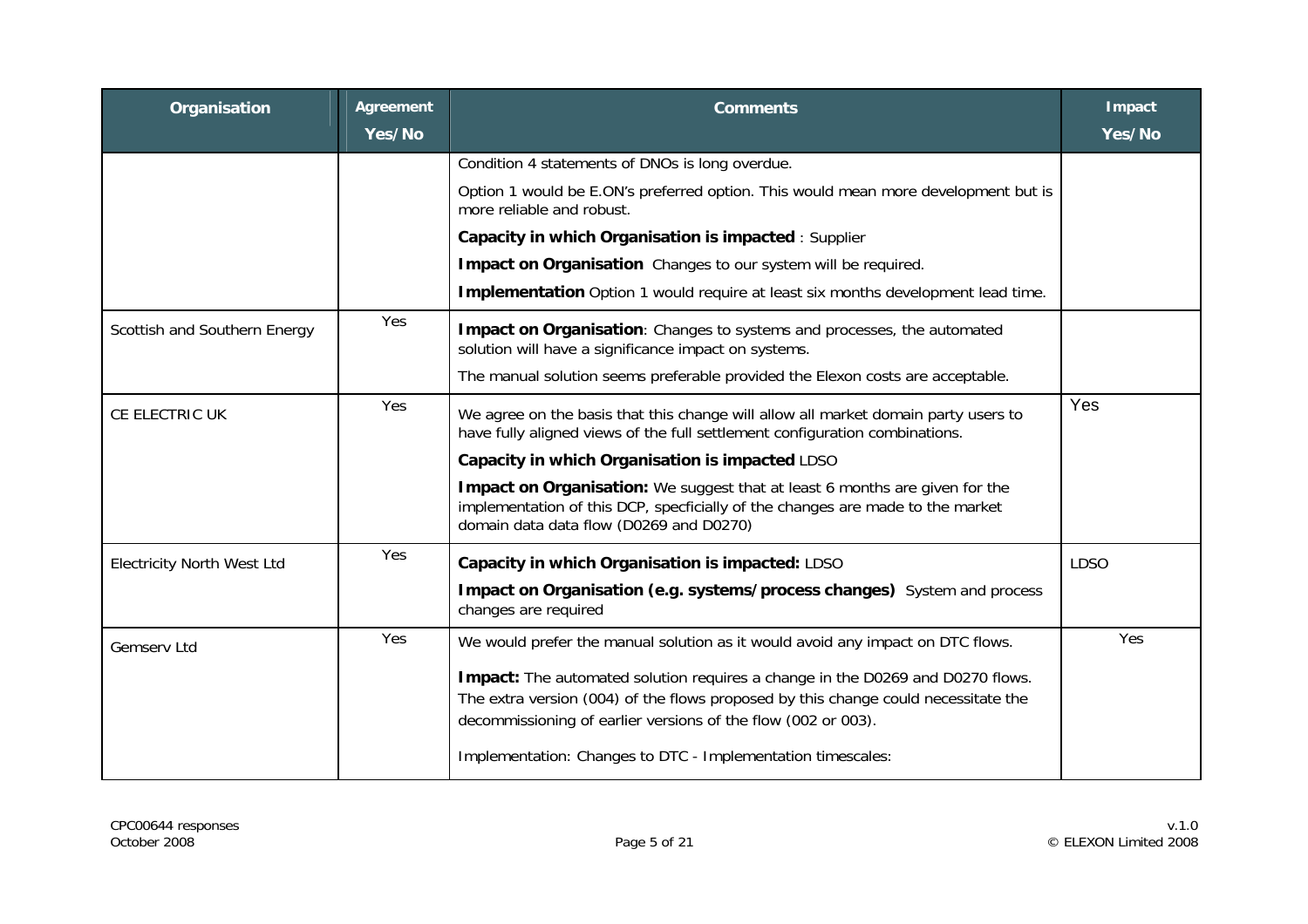| Organisation                                 | <b>Agreement</b><br>Yes/No | <b>Comments</b>                                                                                                                                                                                                                                                                                                                                                                                                                                                      | Impact<br>Yes/No |
|----------------------------------------------|----------------------------|----------------------------------------------------------------------------------------------------------------------------------------------------------------------------------------------------------------------------------------------------------------------------------------------------------------------------------------------------------------------------------------------------------------------------------------------------------------------|------------------|
|                                              |                            | From point CP is submitted to MDB decision - approximately 1 month<br>$\bullet$                                                                                                                                                                                                                                                                                                                                                                                      |                  |
|                                              |                            | From MDB approval to implementation – standard implementation timescale for<br>$\bullet$<br>any changes to the DTC is 6 months. Changes would be implemented in line with<br>MRA release strategy (there are three releases a year, in February, June and<br>November).                                                                                                                                                                                              |                  |
|                                              |                            | If it is a system change then from the date of approval, industry would need 6<br>$\bullet$<br>months to update their systems accordingly. A procedural change would take<br>approximately 3 months.                                                                                                                                                                                                                                                                 |                  |
| <b>IMServ Europe Ltd</b>                     | No                         | This would have an impact on the NHHDA software and also our bespoke NHHDC<br>software as the structure of the revised flow would necessitate a change to the load<br>and processing packages to accommodate this. This is not just a cosmetic change and<br>would require system change with associated costs which we cannot justify as this<br>would add no real value for us as a NHHDC / DA agent.<br>Capacity in which Organisation is impacted : NHHDC and DA | Yes              |
|                                              |                            | <b>Impact on Organisation:</b> System changes - see above                                                                                                                                                                                                                                                                                                                                                                                                            |                  |
| <b>Independent Power Networks</b><br>Limited | Neutral                    | IPNL agrees that the proposal will improve efficiency in the BSC. Though both options<br>presented improve efficiency, IPNL would support option 2 over option 1 as the<br>implementation costs are perceived to be less.                                                                                                                                                                                                                                            | No               |
|                                              |                            | Capacity in which Organisation is impacted None identified                                                                                                                                                                                                                                                                                                                                                                                                           |                  |
|                                              |                            | <b>Impact on Organisation None identified</b>                                                                                                                                                                                                                                                                                                                                                                                                                        |                  |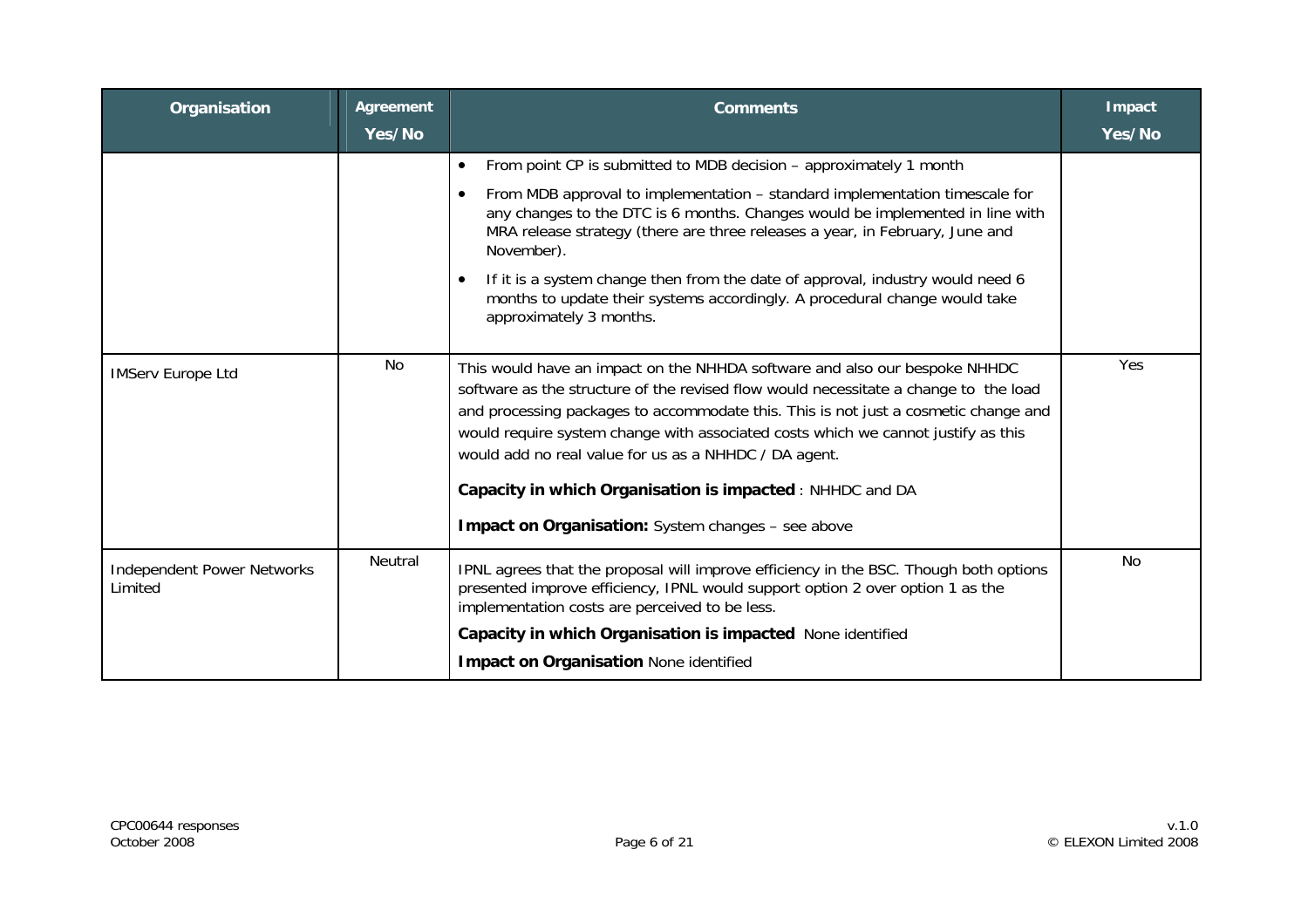### **DCP0035 - Automated Submission and Validation of BSCP509 Forms**

**Summary of Responses** 

| Organisation                                 | Capacity in which Organisation operates in              | Agreement<br>Yes/No | <b>Days Required</b><br>to Implement |
|----------------------------------------------|---------------------------------------------------------|---------------------|--------------------------------------|
| TMA Data Management Ltd                      | HHDC, HHDA and NHHDA                                    | yes                 |                                      |
| <b>EDF Energy</b>                            | Supplier, NHH Agent and HH MOP                          | Yes                 | 30                                   |
| <b>E.ON UK Energy Services</b>               | NHHDC NHHDA HH MOA NHH MOA                              | Yes                 |                                      |
| Limited                                      |                                                         |                     |                                      |
| Western Power Distribution                   | Distributor, MOA                                        | Yes.                | 60                                   |
| <b>Scottish Power</b>                        | Supplier, LDSO, HHDA, NHHDA, HHDC, NHHDC, HHMOA, NHHMOA | Yes.                | 60                                   |
| NPower Limited                               | Supplier, Supplier Agents                               | Yes                 |                                      |
| E.ON                                         | Supplier                                                | Yes.                |                                      |
| CE ELECTRIC UK                               | <b>LSDO</b>                                             | Yes.                | $\Omega$                             |
| <b>Electricity North West Ltd</b>            | <b>LDSO</b>                                             | Yes                 | 180                                  |
| <b>British Energy</b>                        | Supplier; Trader; Generator; CVA MOA                    | Yes                 |                                      |
| Scottish and Southern Energy                 | Supplier/Generator/ Trader / Party Agent / Distributo   | In principle – see  | $\Omega$                             |
|                                              |                                                         | comments            |                                      |
| Gemserv Ltd                                  | MRA Service Company Ltd (MRASCo)                        | Neutral             |                                      |
| <b>Independent Power Networks</b><br>Limited | LDSO, UMSO, SMRA                                        | Neutral             | n/a                                  |

| Organisation            | Agreement<br>Yes/No | <b>Comments</b>                                                                         | <b>Impact</b><br>Yes/No |
|-------------------------|---------------------|-----------------------------------------------------------------------------------------|-------------------------|
| TMA Data Management Ltd | Yes                 | This is a beneficial change for all Market participants, existing or new and for Elexon | No                      |
| <b>EDF Energy</b>       | Yes                 | Capacity in which Organisation is impacted: All areas                                   | Yes                     |
|                         |                     | <b>Impact on Organisation:</b> Amending internal processes                              |                         |
|                         |                     | <b>Implementation: 30 Calendar days</b>                                                 |                         |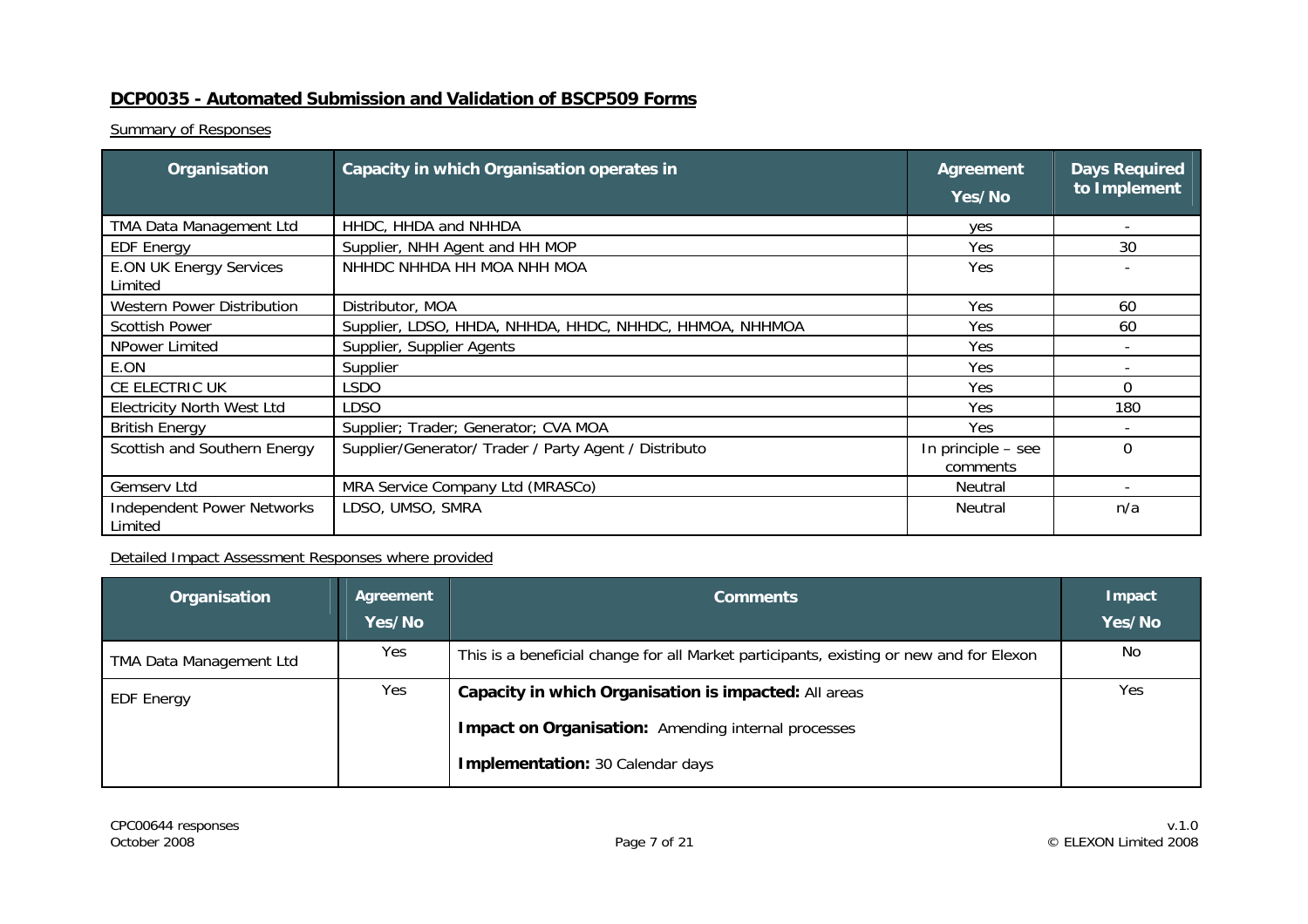| Organisation                              | Agreement<br>Yes/No | <b>Comments</b>                                                                                                                                                                                                                                                                                                                                                                                                                                  | <b>Impact</b><br>Yes/No |
|-------------------------------------------|---------------------|--------------------------------------------------------------------------------------------------------------------------------------------------------------------------------------------------------------------------------------------------------------------------------------------------------------------------------------------------------------------------------------------------------------------------------------------------|-------------------------|
| <b>E.ON UK Energy Services</b><br>Limited | Yes                 | These changes would simplify the application process and may eliminate some<br>sources of error.                                                                                                                                                                                                                                                                                                                                                 | Yes                     |
|                                           |                     | Capacity in which Organisation is impacted : NHHDC-DA MOA                                                                                                                                                                                                                                                                                                                                                                                        |                         |
|                                           |                     | Impact on Organisation: In general terms the impacts will be limited to the<br>administration of MDD updates                                                                                                                                                                                                                                                                                                                                     |                         |
| <b>Western Power Distribution</b>         | Yes                 | Capacity in which Organisation is impacted: Distributor, MOA                                                                                                                                                                                                                                                                                                                                                                                     | Yes                     |
|                                           |                     | Impact on Organisation: Will need to adopt new process for submission of data.                                                                                                                                                                                                                                                                                                                                                                   |                         |
|                                           |                     | Implementation: 60 Days - Best guess - its hard to say until we have more details<br>about exactly what is proposed.                                                                                                                                                                                                                                                                                                                             |                         |
| <b>Scottish Power</b>                     | Yes                 | We agree that the current process is overly manual and laborious and would welcome<br>a more automated system. However we have reservations that the required level of<br>data validation and referential integrity would need to be high in order for such a<br>change to be successful and consequently our support is conditional on such<br>validation being included in any CP to result from this initial draft CP.                        | Yes                     |
|                                           |                     | There is the risk that minimal validation of data could lead to participants being less<br>stringent in their review of new entries believing that initial validation had already<br>covered such checks. This could potentially to problems of inconsistent data entering<br>MDD.                                                                                                                                                               |                         |
|                                           |                     | For such an automated system to be progressed we would expect far more validation<br>than is currently proposed within the current DCP. We fully understand that this would<br>incur higher costs for the work to be undertaken however, the risk of inconsistent<br>MDD data in MDD could have significant issues for all market participants and as such<br>any changes to the current MDD process should be undertaken with this high risk in |                         |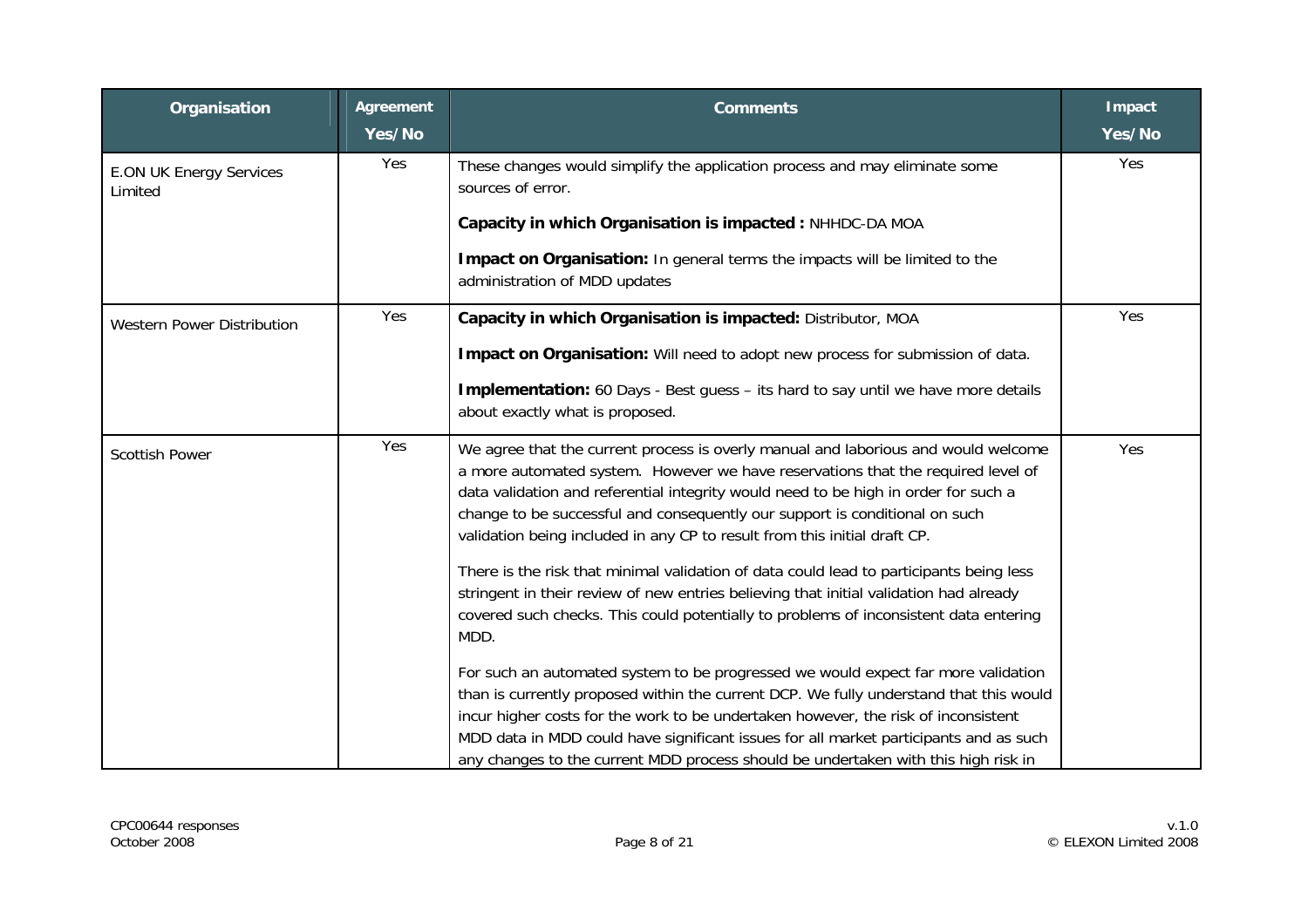| Organisation | <b>Agreement</b><br>Yes/No | <b>Comments</b>                                                                                                                                                                                                                                                                                                                                                                                                                                                                                                                                                                                                                                                                                                                                                                                                                                                                                                                                                                                                                                                                                                                                                                                                                                                                                                                                                    | Impact<br>Yes/No |
|--------------|----------------------------|--------------------------------------------------------------------------------------------------------------------------------------------------------------------------------------------------------------------------------------------------------------------------------------------------------------------------------------------------------------------------------------------------------------------------------------------------------------------------------------------------------------------------------------------------------------------------------------------------------------------------------------------------------------------------------------------------------------------------------------------------------------------------------------------------------------------------------------------------------------------------------------------------------------------------------------------------------------------------------------------------------------------------------------------------------------------------------------------------------------------------------------------------------------------------------------------------------------------------------------------------------------------------------------------------------------------------------------------------------------------|------------------|
|              |                            | mind.<br>Submitting a DCP which does not strenuously attempt to minimise this risk raises the<br>question of why progress it all and should we perhaps instead continue with the<br>proven manual process which has shown itself to be relatively robust, when combined<br>with Participant review, in ensuring that MDD data remains consistent.<br>Capacity in which Organisation is impacted (e.g. Supplier, HHDC, etc)<br>DSO,<br>Supplier,<br>Impact on Organisation: Internal processes would need updated if such a change<br>was progressed<br>Implementation: 60 We would prefer to see 60 days to allow internal process<br>updates.<br><b>Comments:</b> We welcome the inclusion of point 4A which will ensure that all parties<br>publish all relevant combinations to aid participation in the market<br>Within Attachment A ScottishPower feel there are a number of areas which should be<br>considered. The additional points below are by no means exhaustive and we would<br>suggest that more work is undertaken in this area prior to progressing the matter<br>further.<br>7a states correct combinations of MTC/SSC/LLFC/PC. Currently this combination is<br>impossible to make with the current database however we are aware that this is being<br>considered within DCP34. As you will be aware there is cascading referential integrity |                  |
|              |                            | and validation would be required on the individual data item tables followed by the<br>MTC/SSC, MTC/LLFC/SSC tables and for HH MTC/LLFC tables.<br>It may be useful to include Effective To dates.                                                                                                                                                                                                                                                                                                                                                                                                                                                                                                                                                                                                                                                                                                                                                                                                                                                                                                                                                                                                                                                                                                                                                                 |                  |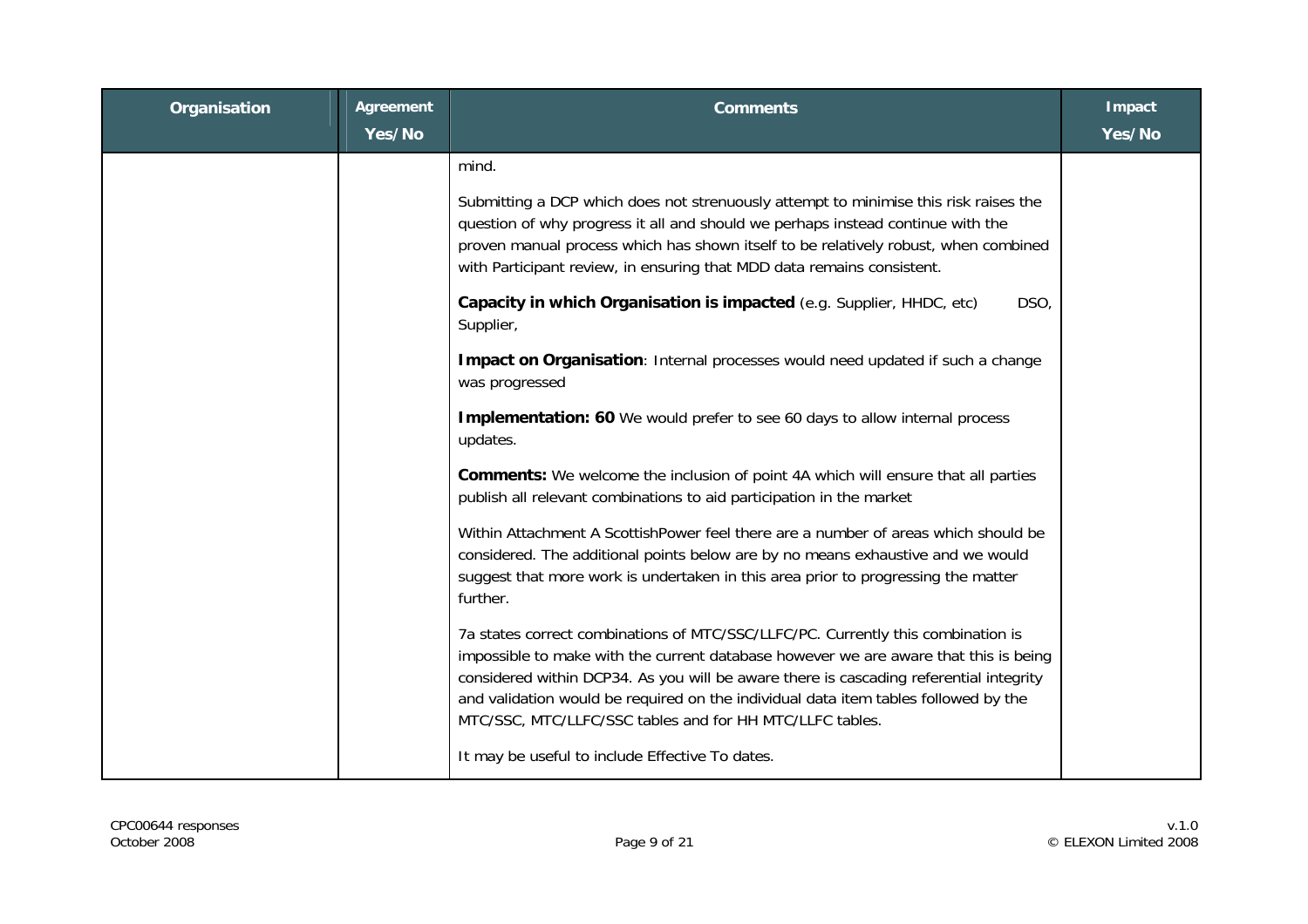| Organisation                      | <b>Agreement</b><br>Yes/No | <b>Comments</b>                                                                                                                                                                                                                                                                                                                                                                                       | Impact<br>Yes/No |
|-----------------------------------|----------------------------|-------------------------------------------------------------------------------------------------------------------------------------------------------------------------------------------------------------------------------------------------------------------------------------------------------------------------------------------------------------------------------------------------------|------------------|
|                                   |                            | Careful consideration should be taken with MTCs which can be end dated but must<br>remain in the system until they are fully progressed through Settlements and any<br>dispute window.                                                                                                                                                                                                                |                  |
|                                   |                            | SSC and PC integrity via the Valid Settlement Configuration profile class table will also<br>potentially require validation.                                                                                                                                                                                                                                                                          |                  |
|                                   |                            | As stated above, this list is by no means exhaustive and we would expect further work<br>to be undertaken by Elexon prior to progressing the DCP.                                                                                                                                                                                                                                                     |                  |
| E.ON                              | Yes                        | E.ON supports this change. Some business process changes may be necessary if we<br>need to submit new MDD.                                                                                                                                                                                                                                                                                            | No               |
| <b>Electricity North West Ltd</b> | Yes                        | Improvements in the submission/validation process for BSCP509 forms are required -<br>there is currently too much scope for manual error with typing and re-typing of<br>submitted forms, as well as being time consuming for all Parties.<br>Capacity in which Organisation is impacted: LDSO                                                                                                        | Yes              |
|                                   |                            | Impact on Organisation: There will be a requirement for system changes                                                                                                                                                                                                                                                                                                                                |                  |
| Scottish and Southern Energy      | In principle               | We agree in principle that solutions to automate the validation and submission process<br>should be considered. However, this draft change appears to be inconsistent with the<br>SVG92 minutes. The SVG approved 'a draft change proposal to be raised to<br>investigate solutions to an automated approach for the submission and validation of<br>MDD Change Requests as detailed in Attachment D' |                  |
|                                   |                            | Impact on Organisation Depending on the solution, changes may be necessary to<br>process.                                                                                                                                                                                                                                                                                                             |                  |
|                                   |                            | How much Implementation Notification would be required from receipt of approved                                                                                                                                                                                                                                                                                                                       |                  |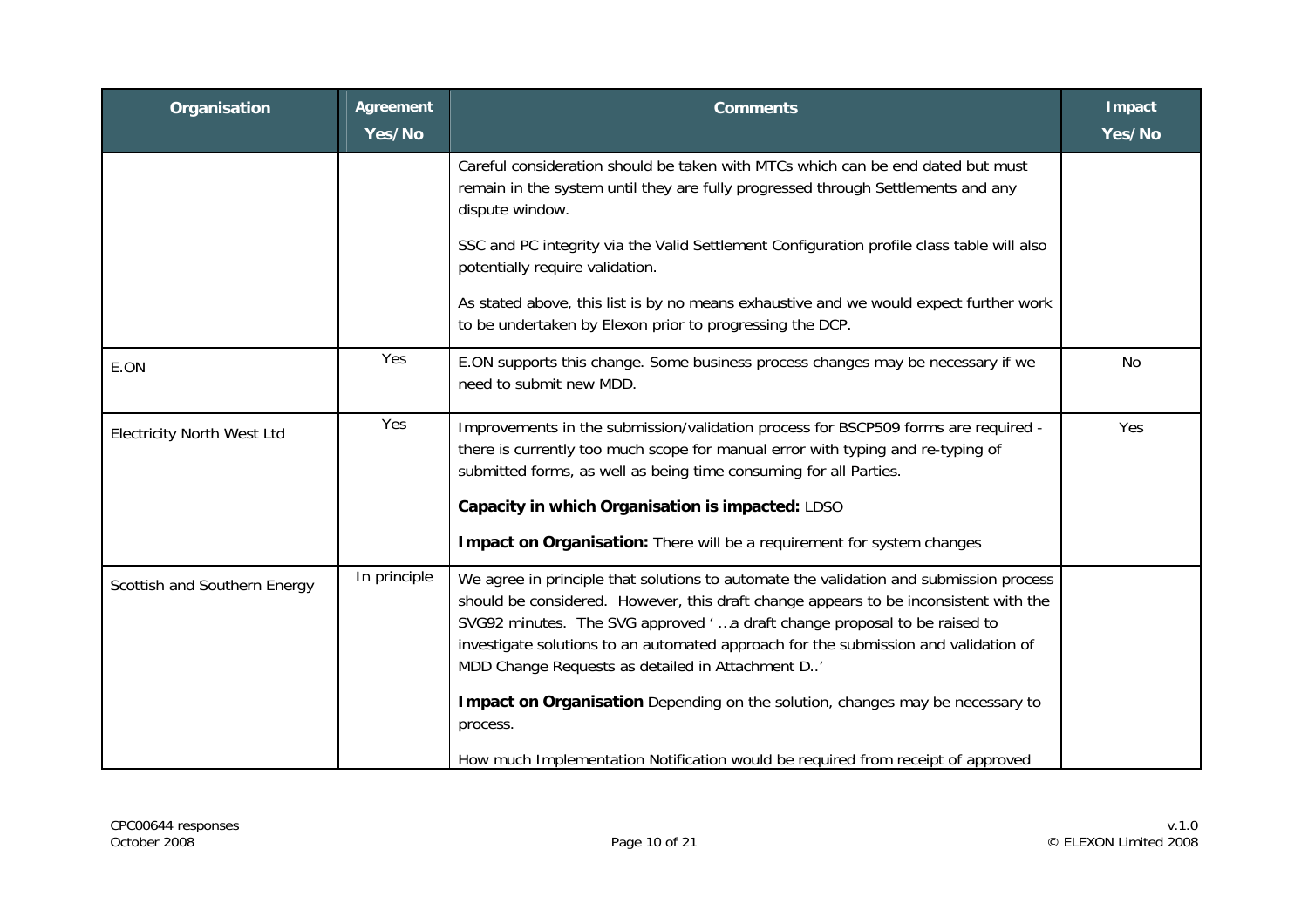| Organisation                                 | Agreement<br>Yes/No | <b>Comments</b>                                                                                                                                                                                                                                                                                                                                                                                                                                                                                                                                                                                                                                                                                                             | Impact<br>Yes/No |
|----------------------------------------------|---------------------|-----------------------------------------------------------------------------------------------------------------------------------------------------------------------------------------------------------------------------------------------------------------------------------------------------------------------------------------------------------------------------------------------------------------------------------------------------------------------------------------------------------------------------------------------------------------------------------------------------------------------------------------------------------------------------------------------------------------------------|------------------|
|                                              |                     | redline text changes?<br><b>Implementation:</b> 0 calendar day Depending on solution, if no impact on processes.                                                                                                                                                                                                                                                                                                                                                                                                                                                                                                                                                                                                            |                  |
| Gemserv Ltd                                  | Neutral             | $\overline{\phantom{a}}$                                                                                                                                                                                                                                                                                                                                                                                                                                                                                                                                                                                                                                                                                                    | No.              |
| <b>Independent Power Networks</b><br>Limited | Neutral             | IPNL believe that this proposal will increase efficiency in the MDD approval process.<br>This process is dependent however on our comments for CP0036 where "the relevant<br>communications will [need to] be made with the LDSO to ensure that the<br>combinations to be submitted are valid in that area. IPNL also believes that it will be<br>necessary for the DSO to have agreed an appropriate LLFC with the supplier before a<br>formal submission is made for inclusion in MDD."<br>Capacity in which Organisation is impacted (e.g. Supplier, HHDC, etc)<br><b>See</b><br>above comments and those for CP0036<br>Impact on Organisation (e.g. systems/process changes) See above comments<br>and those for CP0036 | No.              |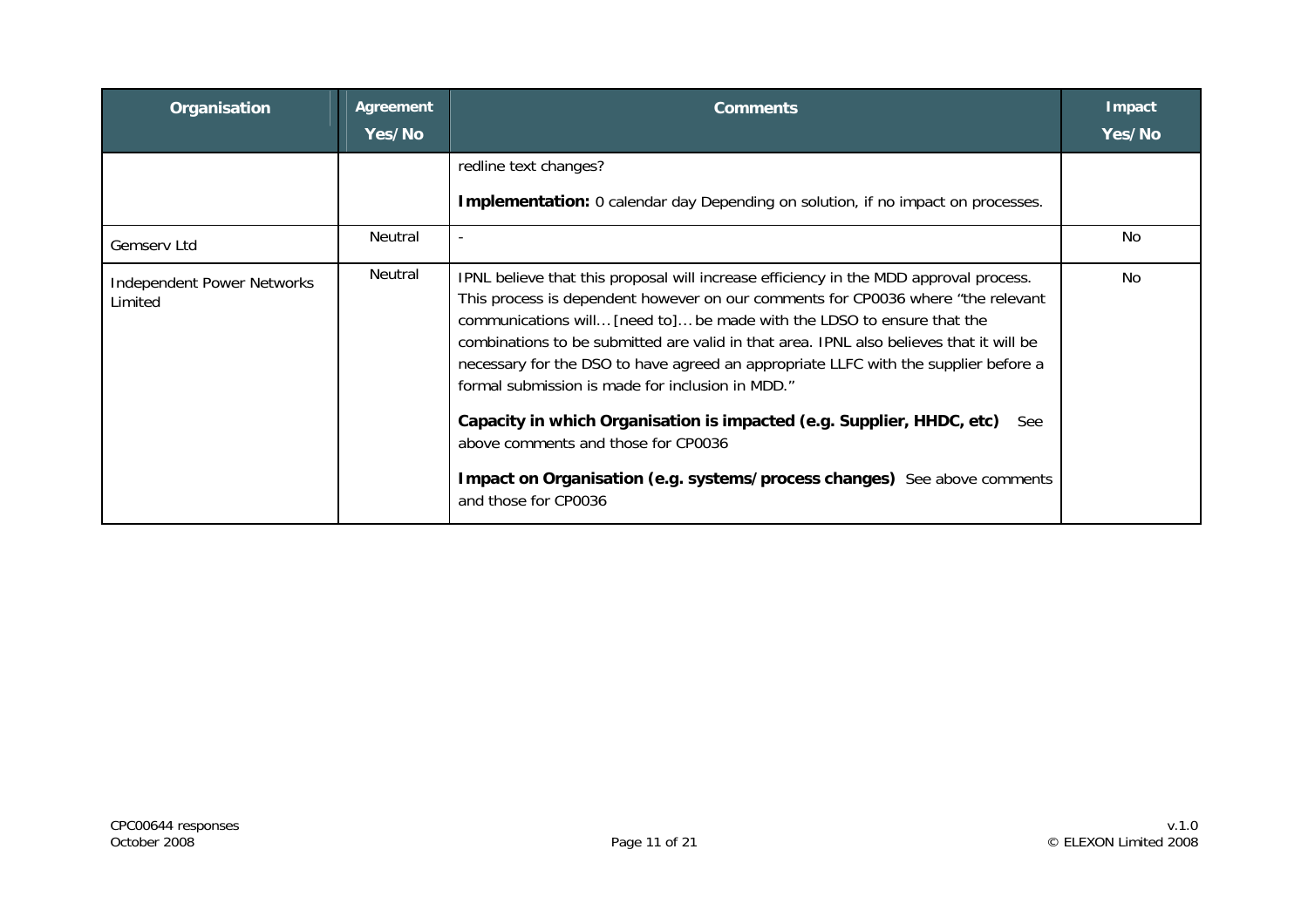## **DCP0036 - Amendments to BSCP509 following an expert group review of the Market Domain Data process**

Summary of Responses

| Organisation                                 | Capacity in which Organisation operates in (Impacted Capacity in Bold<br>as appropriate) | <b>Agreement</b><br>Yes/No                              | <b>Days Required</b><br>to Implement |
|----------------------------------------------|------------------------------------------------------------------------------------------|---------------------------------------------------------|--------------------------------------|
| TMA Data Management Ltd                      | HHDC, HHDA and NHHDA                                                                     | Yes                                                     |                                      |
| <b>EDF Energy</b>                            | Supplier, NHH Agent and HH MOP                                                           | Yes                                                     | $\Omega$                             |
| <b>E.ON UK Energy Services</b><br>Limited    | NHHDC NHHDA HH MOA NHH MOA                                                               | Yes                                                     |                                      |
| Western Power Distribution                   | Distributor, MOA                                                                         | Yes                                                     |                                      |
| <b>Scottish Power</b>                        | Supplier, LDSO, HHDA, NHHDA, HHDC, NHHDC, HHMOA, NHHMOA                                  | Yes                                                     | $\Omega$                             |
| <b>Independent Power Networks</b><br>Limited | LDSO, UMSO, SMRA                                                                         | Yes                                                     | $\Omega$                             |
| NPower Limited                               | Supplier, Supplier Agents                                                                | Yes                                                     |                                      |
| E.ON                                         | Supplier                                                                                 | Yes                                                     |                                      |
| Scottish and Southern Energy                 | Supplier/Generator/ Trader / Party Agent / Distributo                                    | Yes                                                     |                                      |
| CE ELECTRIC UK                               | LDSO                                                                                     | Yes                                                     | $\Omega$                             |
| <b>Electricity North West Ltd</b>            | LDSO                                                                                     | Yes                                                     | 0                                    |
| <b>Siemens Metering Services</b>             | NHHDA, NHHDC, NHHMO, HHDC, HHDA, HHMO                                                    | Yes                                                     |                                      |
| <b>British Energy</b>                        | Supplier; Trader; Generator; CVA MOA                                                     | <b>Accept</b> (subject<br>to resolution of<br>comments) |                                      |
| Gemserv Ltd                                  | MRA Service Company Ltd (MRASCo)                                                         | Neutral                                                 |                                      |

| Organisation                              | Agreement<br>Yes/No | <b>Comments</b>                                                                                      | Impact<br>Yes/No |
|-------------------------------------------|---------------------|------------------------------------------------------------------------------------------------------|------------------|
| <b>EDF Energy</b>                         | Yes                 | No Impact                                                                                            | No               |
| <b>E.ON UK Energy Services</b><br>Limited | Yes                 | The proposed changes should improve the clarity of the documentation and reflect<br>current practice | No               |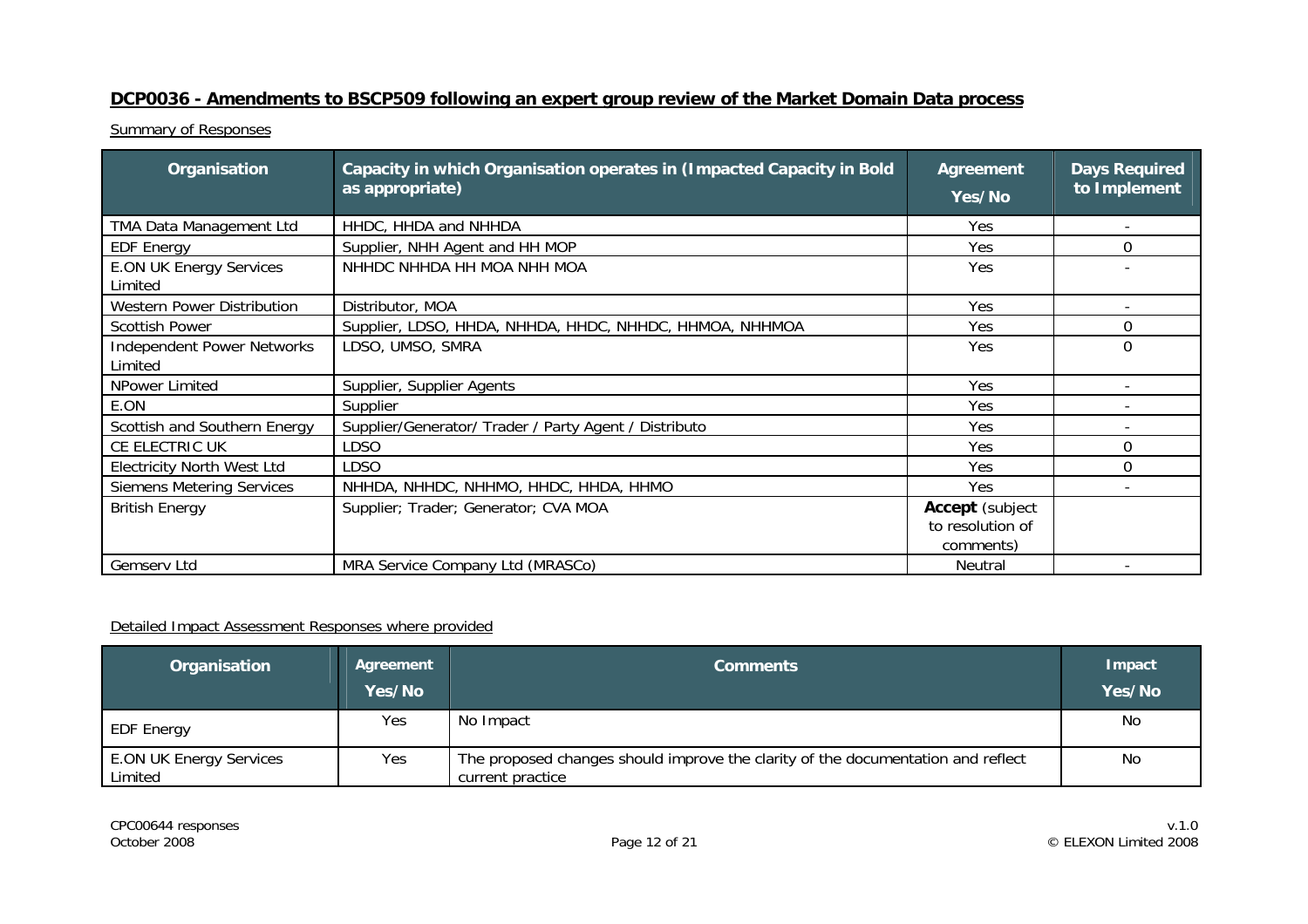| <b>Scottish Power</b>                        | Yes                                                 | We welcome the recommendations of the MDD Expert Group that will bring further<br>clarity to BSCP 509.<br><b>Impact: Documentation changes only</b>                                                                                                                                                                                                                                                                                                                                                                                                                                                                                                                                                                                                                                                                                                                                                                                       |     |
|----------------------------------------------|-----------------------------------------------------|-------------------------------------------------------------------------------------------------------------------------------------------------------------------------------------------------------------------------------------------------------------------------------------------------------------------------------------------------------------------------------------------------------------------------------------------------------------------------------------------------------------------------------------------------------------------------------------------------------------------------------------------------------------------------------------------------------------------------------------------------------------------------------------------------------------------------------------------------------------------------------------------------------------------------------------------|-----|
| <b>Independent Power Networks</b><br>Limited | Yes                                                 | IPNL supports this proposal as long as the relevant communications will be made with<br>the LDSO to ensure that the combinations to be submitted are valid in that area. IPNL<br>also believes that it will be necessary for the LDSO to have agreed an appropriate<br>LLFC with the supplier before a formal submission is made for inclusion in MDD.<br>Capacity in which Organisation is impacted: LDSO<br>Impact on Organisation Process - Validation to be carried out on supplier's<br>combinations                                                                                                                                                                                                                                                                                                                                                                                                                                 | Yes |
| <b>British Energy</b>                        | Accept<br>(subject to<br>resolution of<br>comments) | Section 1.5 "Associated BSC Procedures" - Agree with removal of BSCP11 "Trading<br>Queries and Trading Disputes" but need to make clear the correct process in the case<br>of an incorrect MDD Publish.<br>Appendix 4.2 "MDD Entity Change Request Forms" - Disagree that there is a need to<br>remove either description or justification field. "Description" should state what the<br>required change is; "Justification" should state why the described change should take<br>place. Therefore, the two fields are not duplications should therefore remain as<br>current.<br>BSCP509 Appendix: MDD Entity Change Request Forms - Address Line 1 is already<br>mandatory and should only refer to address information. Suggestion would be to<br>create a new mandatory field called "Market Participant Name" to increase clarity,<br>both in participant understanding and in the quality of information included in this<br>field. |     |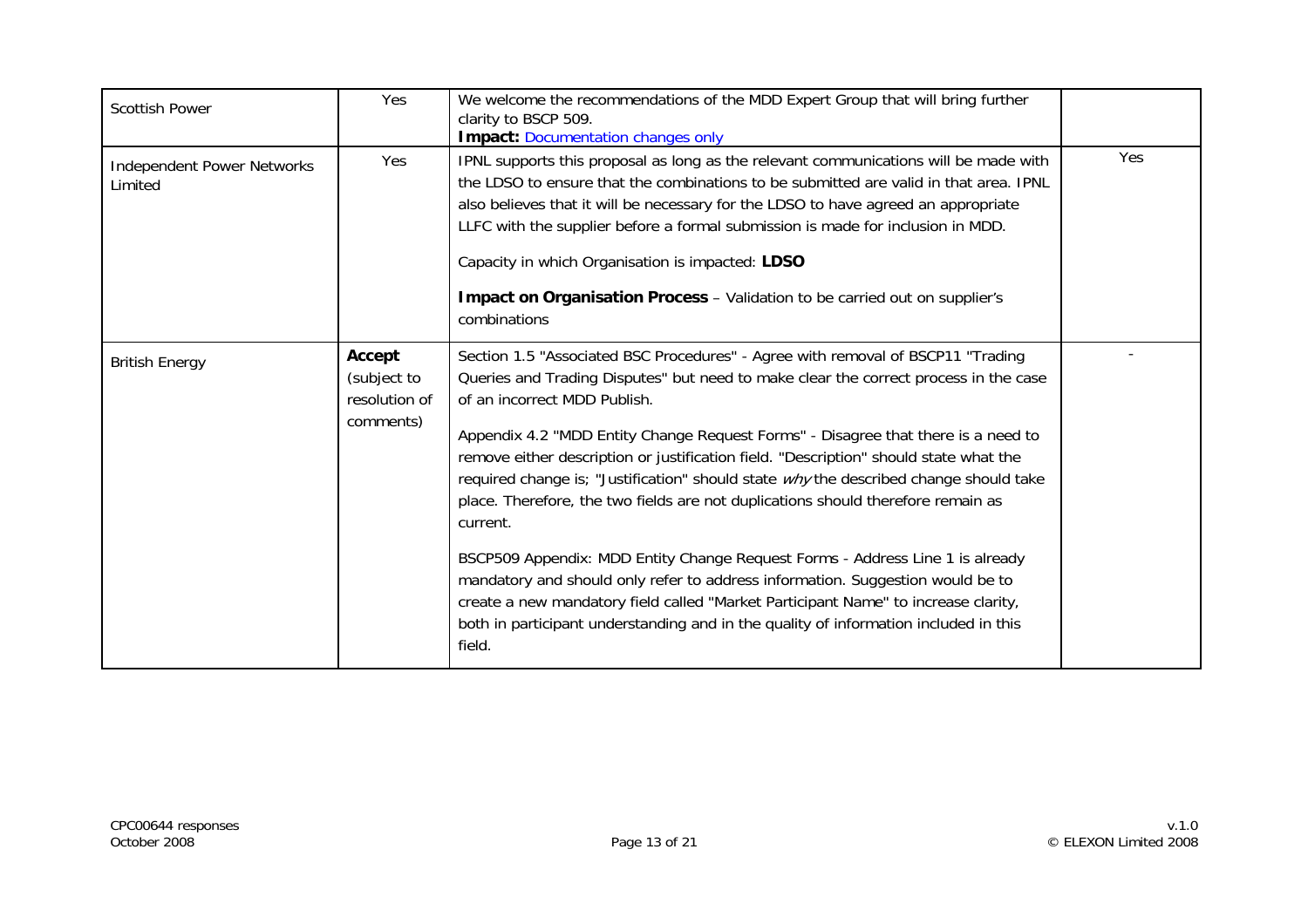## **DCP0037 - Market Domain Data Review and Approval Process: Proposed Timetable for SVG meetings**

**Summary of Responses** 

| Organisation                                 | Capacity in which Organisation operates in (Impacted Capacity in Bold<br>as appropriate) | Agreement<br>Yes/No | <b>Days Required</b><br>to Implement |
|----------------------------------------------|------------------------------------------------------------------------------------------|---------------------|--------------------------------------|
| TMA Data Management Ltd                      | HHDC, HHDA and NHHDA                                                                     | Yes                 |                                      |
| <b>EDF Energy</b>                            | Supplier, NHH Agent and HH MOP                                                           | Yes                 | $\Omega$                             |
| <b>E.ON UK Energy Services</b><br>Limited    | NHHDC NHHDA HH MOA NHH MOA                                                               | Yes                 |                                      |
| <b>Western Power Distribution</b>            | Distributor, MOA                                                                         | Yes                 |                                      |
| <b>Scottish Power</b>                        | Supplier, LDSO, HHDA, NHHDA, HHDC, NHHDC, HHMOA, NHHMOA                                  | Yes                 | $\Omega$                             |
| <b>Independent Power Networks</b><br>Limited | LDSO, UMSO, SMRA                                                                         | Yea                 | $\Omega$                             |
| NPower Limited                               | Supplier, Supplier Agents                                                                | Yes                 | $\Omega$                             |
| E.ON                                         | Supplier                                                                                 | Yes                 |                                      |
| Scottish and Southern Energy                 | Supplier/Generator/ Trader / Party Agent / Distributo                                    | Yes                 |                                      |
| CE ELECTRIC UK                               | <b>LSDO</b>                                                                              | Yes                 | $\mathbf 0$                          |
| <b>Electricity North West Ltd</b>            | LDSO                                                                                     | Yes                 |                                      |
| <b>British Energy</b>                        | Supplier; Trader; Generator; CVA MOA                                                     | Yes                 |                                      |
| <b>Siemens Metering Services</b>             | NHHDA, NHHDC, NHHMO, HHDC, HHDA, HHMO                                                    | Yes                 |                                      |
| <b>Gemserv Ltd</b>                           | MRA Service Company Ltd (MRASCo)                                                         | Neutral             |                                      |

| Organisation                   | Agreement<br>Yes/No | <b>Comments</b>                                                                                                                                                                                                                                                                       | Impact<br>Yes/No |
|--------------------------------|---------------------|---------------------------------------------------------------------------------------------------------------------------------------------------------------------------------------------------------------------------------------------------------------------------------------|------------------|
| <b>TMA Data Management Ltd</b> | Yes                 | This is a very useful change as currently there can be a couple of month between the<br>PAB date where a new market participant is qualified and the date it can go live. This<br>change ensures that a new market participant can go live in the MDD following its<br>qualification. | No               |
| <b>EDF Energy</b>              | Yes                 | We would also like Elexon to consider allowing more time for industry parties to asses<br>MDD changes. Presently we can get as little as 2 days to assess changes.                                                                                                                    | No               |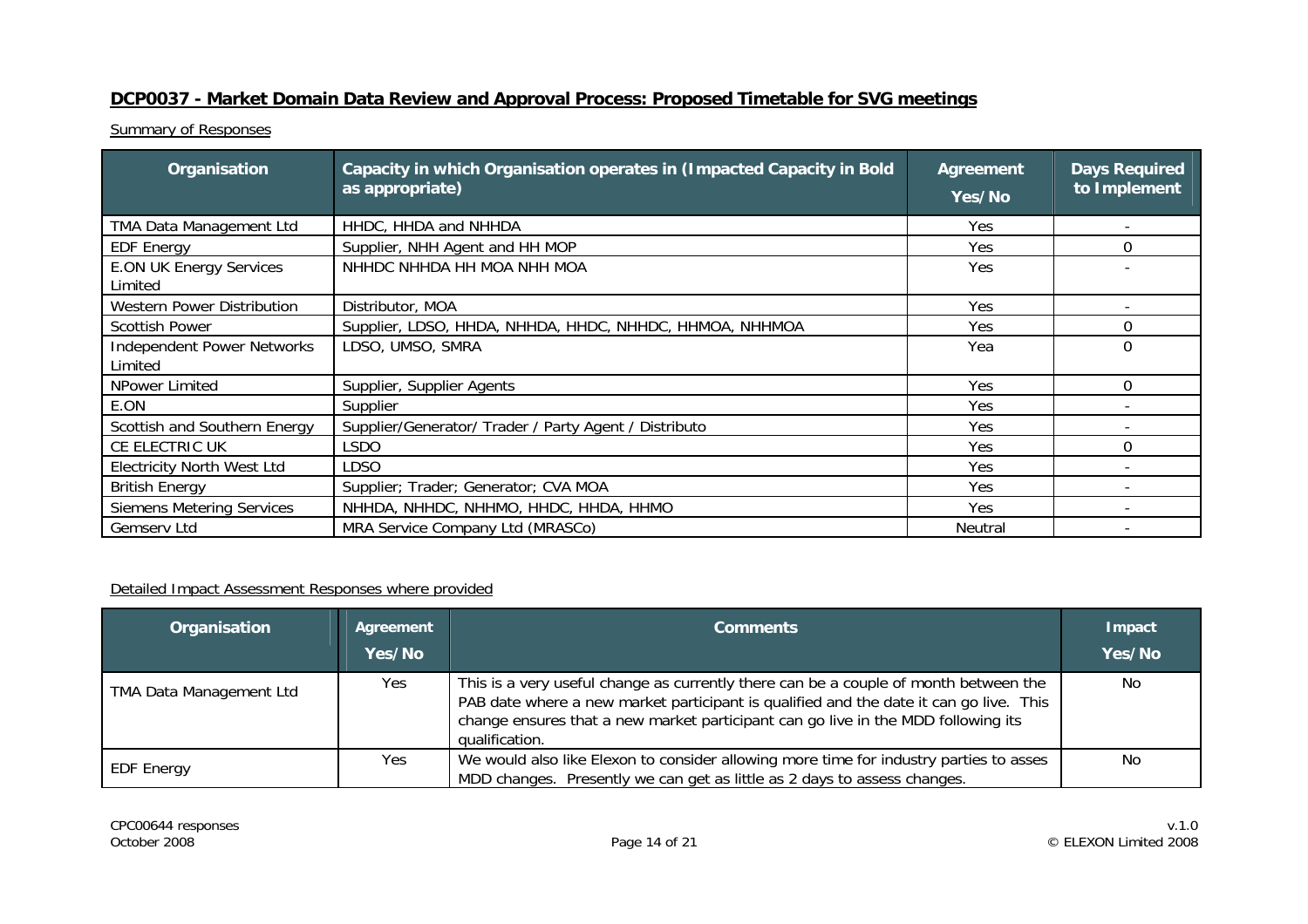| <b>E.ON UK Energy Services</b><br>Limited | Yes     | Capacity in which Organisation is impacted NHHDC-DA MOA<br>Impact on Organisation - Limited impact on administration of MDD update<br>applications              |     |
|-------------------------------------------|---------|-----------------------------------------------------------------------------------------------------------------------------------------------------------------|-----|
| Scottish Power                            | Yes.    | Given that SVG approve MDD changes it seems eminently sensible to align the MDD<br>approval process with the SVG Meeting dates.                                 | No  |
| <b>Electricity North West Ltd</b>         | Yes     | We agree that it is important to allow for adequate consideration (and discussion in a<br>meeting) by the SVG of any issue associated with a MDD Change Request | No. |
| <b>Gemserv Ltd</b>                        | Neutral |                                                                                                                                                                 | No. |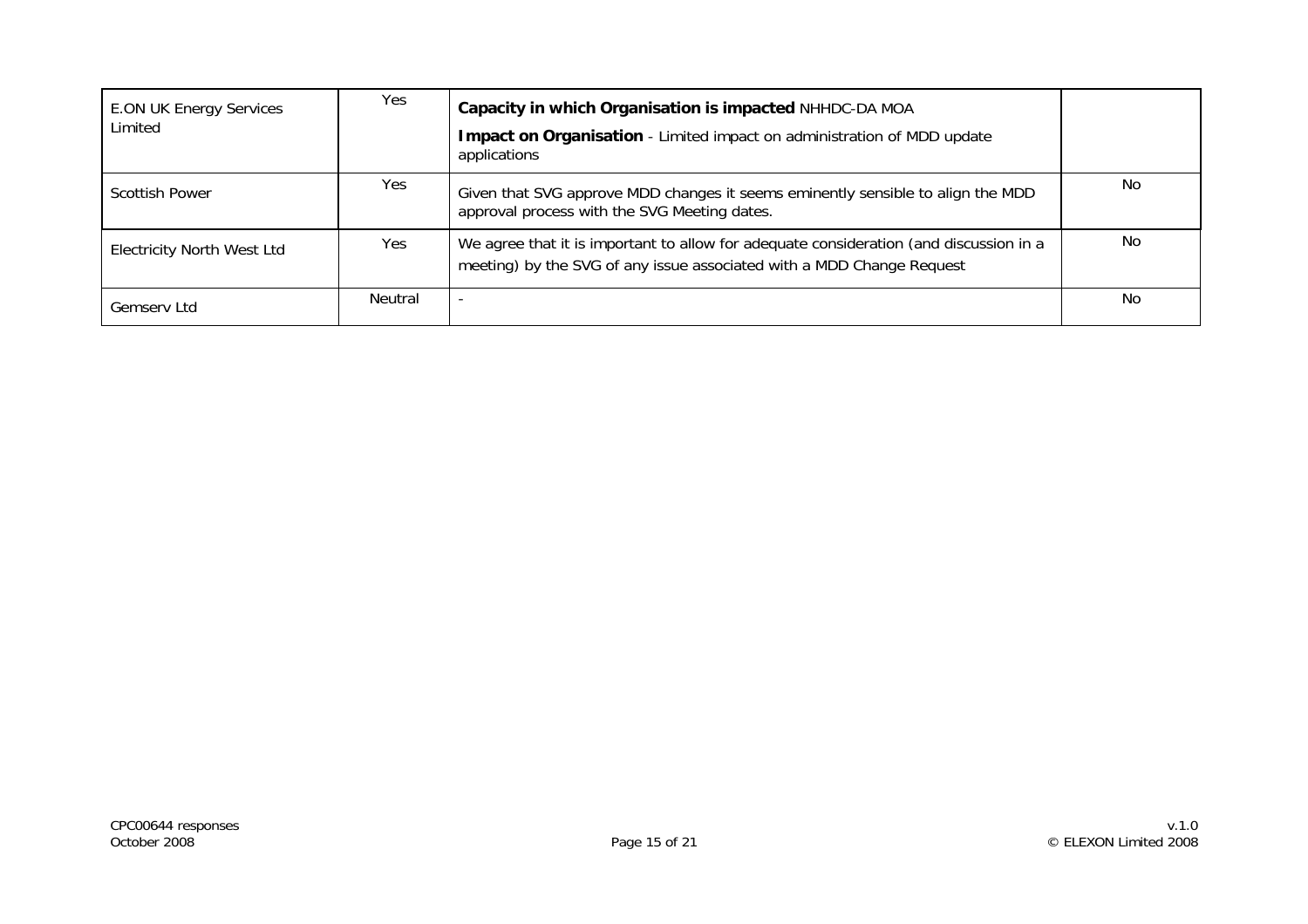#### **CP1249 v2.0 - Correcting MDDM and SVAA Terminology**

#### **Summary of Responses**

| Organisation                                 | Capacity in which Organisation operates in (Impacted Capacity in Bold<br>as appropriate) | Agreement<br>Yes/No | <b>Days Required</b><br>to Implement |
|----------------------------------------------|------------------------------------------------------------------------------------------|---------------------|--------------------------------------|
| TMA Data Management Ltd                      | HHDC, HHDA and NHHDA                                                                     | Yes                 |                                      |
| <b>EDF Energy</b>                            | Supplier, NHH Agent and HH MOP                                                           | Yes                 | $\Omega$                             |
| <b>E.ON UK Energy Services</b><br>Limited    | NHHDC NHHDA HH MOA NHH MOA                                                               | Yes                 |                                      |
| Western Power Distribution                   | Distributor, MOA                                                                         | Yes.                |                                      |
| <b>Scottish Power</b>                        | Supplier, LDSO, HHDA, NHHDA, HHDC, NHHDC, HHMOA, NHHMOA                                  | Yes                 | $\Omega$                             |
| Npower Limited                               | Supplier, Supplier Agents                                                                | Yes                 |                                      |
| E.ON                                         | Supplier                                                                                 | Yes                 |                                      |
| Scottish and Southern Energy                 | Supplier/Generator/ Trader / Party Agent / Distributo                                    | Yes                 | $\Omega$                             |
| CE ELECTRIC UK                               | <b>LDSO</b>                                                                              |                     |                                      |
| <b>Electricity North West Ltd</b>            | <b>LDSO</b>                                                                              | Yes                 |                                      |
| <b>British Energy</b>                        | Supplier; Trader; Generator; CVA MOA                                                     | Yes                 |                                      |
| <b>Siemens Metering Services</b>             | NHHDA, NHHDC, NHHMO, HHDC, HHDA, HHMO                                                    | <b>Yes</b>          |                                      |
| Gemserv Ltd                                  | MRA Service Company Ltd (MRASCo)                                                         | Neutral             |                                      |
| <b>Independent Power Networks</b><br>Limited | LDSO, UMSO, SMRA                                                                         | Neutral             | n/a                                  |

| Organisation                   | Agreement<br>Yes/No | <b>Comments</b>                                                                                                                               | Impact<br>Yes/No |
|--------------------------------|---------------------|-----------------------------------------------------------------------------------------------------------------------------------------------|------------------|
| <b>E.ON UK Energy Services</b> | Yes                 | Removes potential ambiguity<br>Capacity in which Organisation is impacted: NHHDC-DA MOA                                                       | Yes              |
| Limited                        |                     | Impact on Organisation: It will be necessary to review existing processes to ensure<br>that they are compliant with the revised documentation |                  |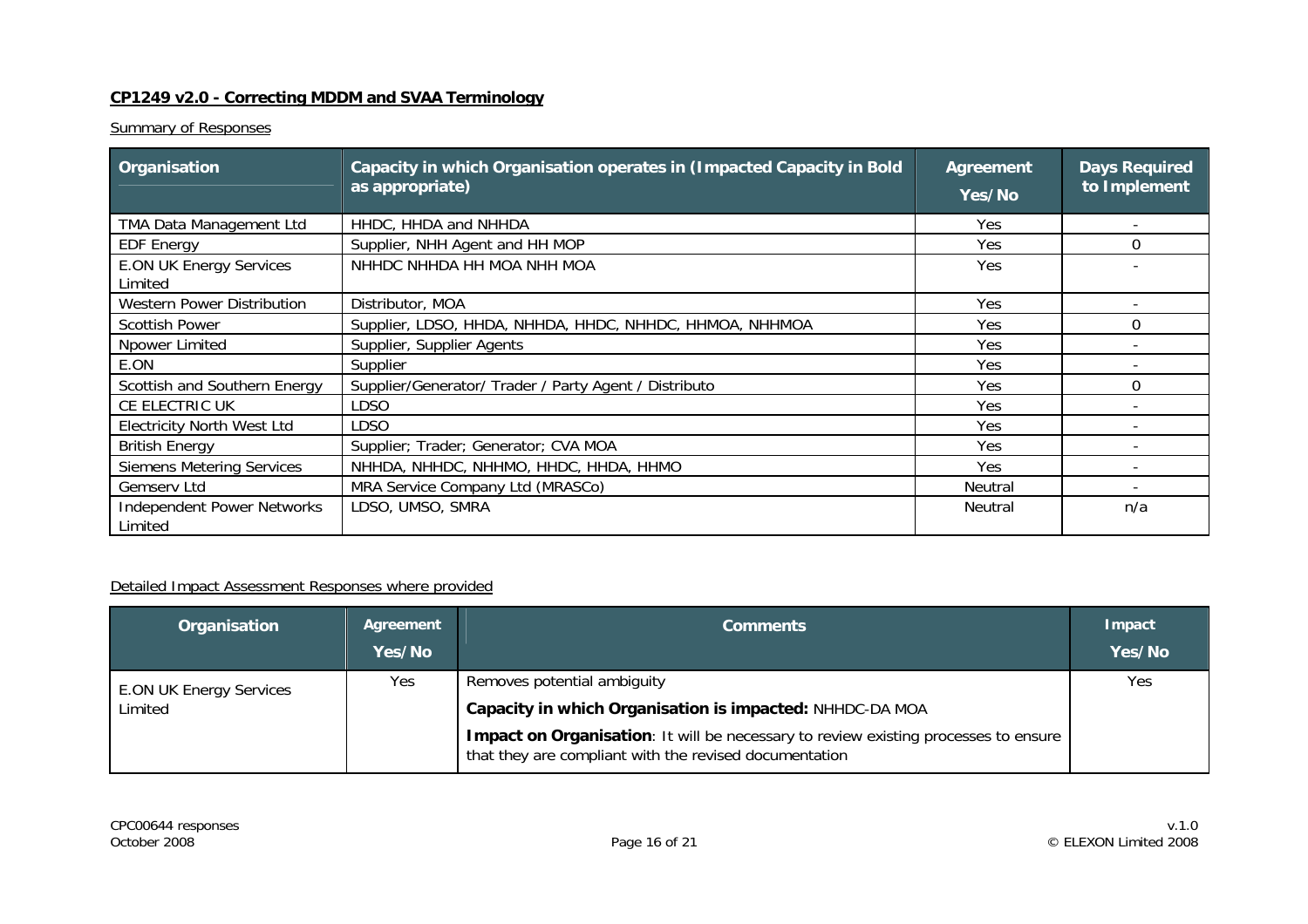| Scottish<br>Power | $V_{\Omega}$<br>1 CJ | Documentation changes only<br>. . | No |
|-------------------|----------------------|-----------------------------------|----|
|-------------------|----------------------|-----------------------------------|----|

Comments on redline text

| No.             | Organisation                    | <b>Document</b><br>name (e.g.<br><b>BSCPXXXX/C</b><br>oPX) | Location<br>(Section and<br>paragraph<br>numbers) | <b>Severity Code</b><br>$(H/M/L - \text{see}$<br>below) | <b>Comments by Reviewer</b>                                                                                                   |
|-----------------|---------------------------------|------------------------------------------------------------|---------------------------------------------------|---------------------------------------------------------|-------------------------------------------------------------------------------------------------------------------------------|
|                 | <b>British</b><br><b>Energy</b> | <b>BSCP514</b>                                             |                                                   | M                                                       | 'HHMO MDDM SVAA 001' - Not appropriate unless BSCP514<br>section 5.1 is amended                                               |
| $\overline{2}$  | <b>British</b><br><b>Energy</b> | <b>BSCP514</b>                                             |                                                   | M                                                       | 'NHHMO MDDM SVAA 001' - Not appropriate unless BSCP514<br>section 6.1 is amended                                              |
| $\mathcal{S}$   | <b>British</b><br><b>Energy</b> | <b>BSCP508</b>                                             |                                                   | M                                                       | 'SVAA LDSO 001' - Where is this referenced in BSCP508?                                                                        |
| 4               | <b>British</b><br><b>Energy</b> | <b>BSCP508</b>                                             |                                                   | M                                                       | 'SVAA BSC Service Desk 001' - Suggest BSCP508 section 3.1.9 is<br>amended (NHD amended to BSC Service Desk)                   |
| 5               | <b>British</b><br><b>Energy</b> | <b>BSCP508</b>                                             |                                                   | M                                                       | The Authority BSC Service Desk 001 - Suggest BSCP508 section 3.7.12 is<br>amended (NHD amended to BSC Service Desk)           |
| 6               | <b>British</b><br><b>Energy</b> | <b>BSCP508</b>                                             |                                                   | M                                                       | Transmission Company BSC Service Desk 001 - Suggest<br>BSCP508 section 3.7.12 is amended (NHD amended to BSC Service<br>Desk) |
| 7               | <b>British</b><br><b>Energy</b> | <b>BSCP508</b>                                             |                                                   | M                                                       | BSC Panel BSC Service Desk 001 - Suggest BSCP508 section<br>3.7.12 is amended (NHD amended to BSC Service Desk)               |
| 8               | <b>British</b><br><b>Energy</b> | <b>BSCP508</b>                                             |                                                   | M                                                       | <b>SMRS BSC Service Desk 001 -</b><br>Suggest BSCP508 section 3.7.12 is amended (NHD amended to<br><b>BSC Service Desk)</b>   |
| 9               | <b>British</b><br><b>Energy</b> | <b>BSCP508</b>                                             |                                                   | M                                                       | SAA BSC Service Desk 001 -<br>Suggest BSCP508 section 3.7.12 is amended (NHD amended to<br><b>BSC Service Desk)</b>           |
| 10 <sup>1</sup> | <b>British</b><br><b>Energy</b> | <b>BSCP508</b>                                             |                                                   | M                                                       | NHHMO BSC Service Desk 001 - Suggest BSCP508 section 3.7.12 is<br>amended (NHD amended to BSC Service Desk)                   |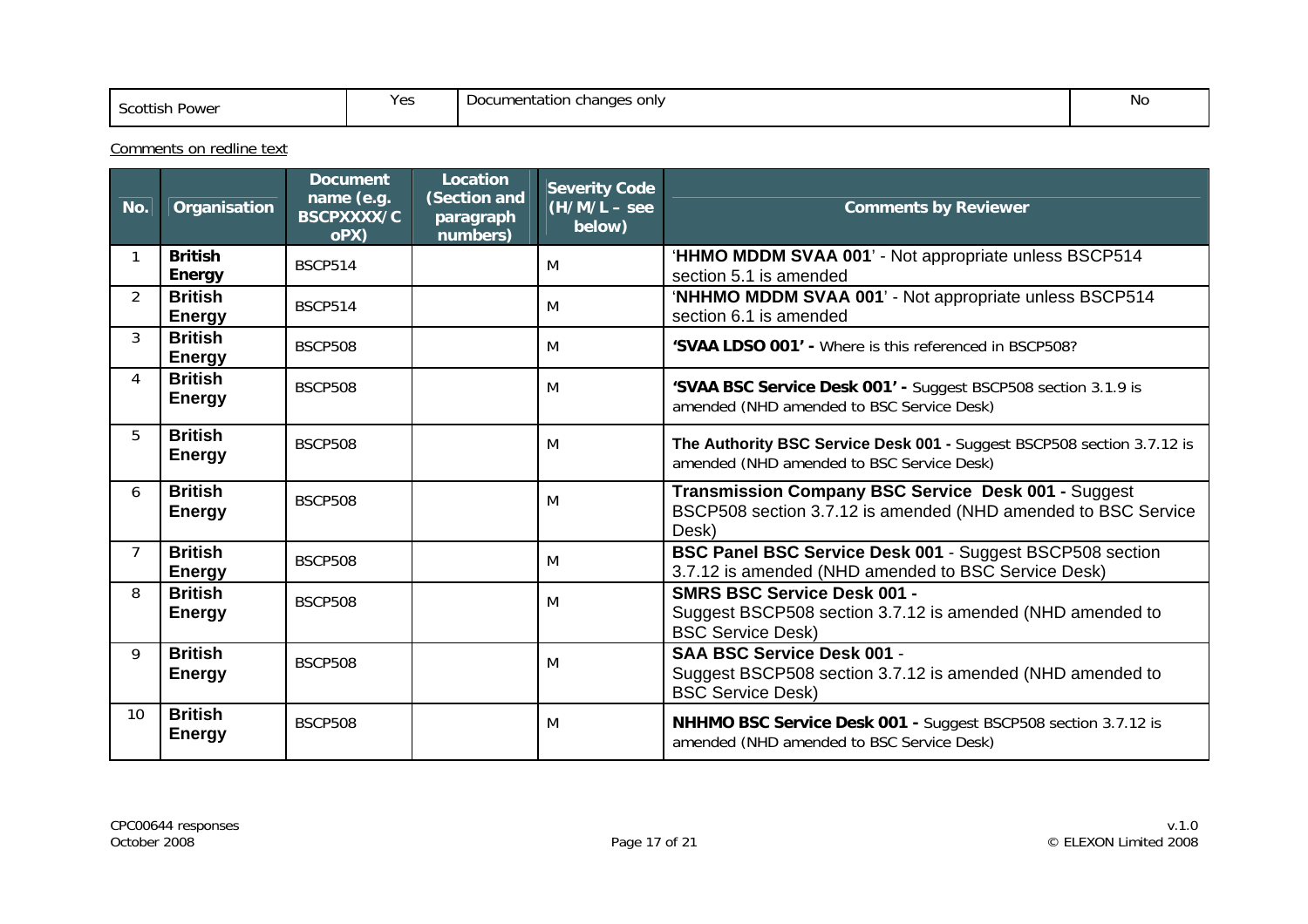| 11 | <b>British</b><br><b>Energy</b> | <b>BSCP508</b> | M | NHHDC BSC Service Desk 001 - Suggest BSCP508 section 3.7.12 is<br>amended (NHD amended to BSC Service Desk)                                                                                                                                                                                     |  |
|----|---------------------------------|----------------|---|-------------------------------------------------------------------------------------------------------------------------------------------------------------------------------------------------------------------------------------------------------------------------------------------------|--|
| 12 | <b>British</b><br><b>Energy</b> | <b>BSCP508</b> | M | NHHDA BSC Service Desk 001 - Suggest BSCP508 section 3.7.12 is<br>amended (NHD amended to BSC Service Desk)                                                                                                                                                                                     |  |
| 13 | <b>British</b><br><b>Energy</b> | <b>BSCP508</b> | M | LDSO BSC Service Desk 001 - Suggest BSCP508 section 3.7.12 is<br>amended (NHD amended to BSC Service Desk)                                                                                                                                                                                      |  |
| 14 | <b>British</b><br><b>Energy</b> | <b>BSCP508</b> | M | HHMO BSC Service Desk 001 - amended Suggest BSCP508 section<br>3.7.12 is amended (NHD to BSC Service Desk)                                                                                                                                                                                      |  |
| 15 | <b>British</b><br><b>Energy</b> | <b>BSCP508</b> | M | HHMO BSC Service Desk 001 - Suggest BSCP508 section 3.7.12 is<br>amended (NHD amended to BSC Service Desk)                                                                                                                                                                                      |  |
| 16 | <b>British</b><br><b>Energy</b> | <b>BSCP508</b> | M | HHDC BSC Service Desk 001 - Suggest BSCP508 section 3.7.12 is<br>amended (NHD amended to BSC Service Desk)                                                                                                                                                                                      |  |
| 17 | <b>British</b><br><b>Energy</b> | <b>BSCP508</b> | M | HHDA BSC Service Desk 001 - Suggest BSCP508 section 3.7.12 is<br>amended (NHD amended to BSC Service Desk)                                                                                                                                                                                      |  |
| 18 | <b>British</b><br><b>Energy</b> | <b>BSCP508</b> | M | FAA BSC Service Desk 001 - Suggest BSCP508 section 3.7.12 is amended<br>(NHD amended to BSC Service Desk)                                                                                                                                                                                       |  |
| 19 | <b>British</b><br><b>Energy</b> | <b>BSCP508</b> | M | Supplier BSC Service Desk 001 - Suggest BSCP508 section 3.7.12 is<br>amended (NHD amended to BSC Service Desk)                                                                                                                                                                                  |  |
| 20 | <b>British</b><br><b>Energy</b> | <b>BSCP508</b> | M | P0184 MDD Matrix Changes BSCP508 - MDD Recipient BSC Service<br>Desk 001 Suggest BSCP508 section 3.8.1 is amended (NHD amended to BSC<br>Service Desk) also for consistency in other instances all MDD recipients are<br>defined individually above for P0035 rather than collectively as here. |  |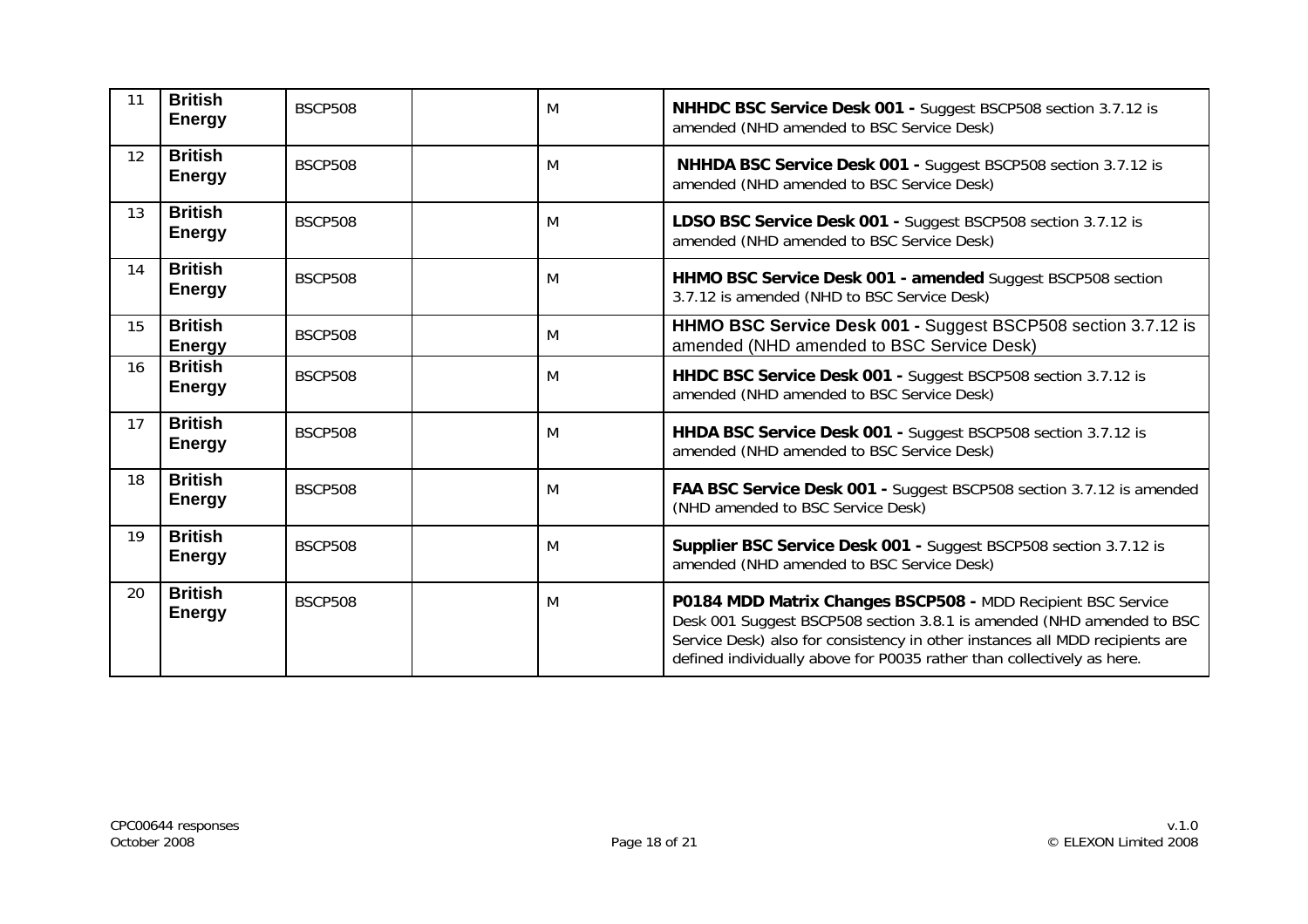#### **CP1263 - Changes to Communication Requirements Document arising from Project Isis**

#### **Summary of Responses**

| Organisation                                 | Capacity in which Organisation operates in              | <b>Agreement</b><br>Yes/No | <b>Days Required</b><br>to Implement |
|----------------------------------------------|---------------------------------------------------------|----------------------------|--------------------------------------|
| TMA Data Management Ltd                      | HHDC, HHDA and NHHDA                                    | Yes.                       |                                      |
| <b>EDF Energy</b>                            | Supplier, NHH Agent and HH MOP                          | Yes                        |                                      |
| <b>Western Power Distribution</b>            | Distributor, MOA                                        | Yes                        |                                      |
| <b>Scottish Power</b>                        | Supplier, LDSO, HHDA, NHHDA, HHDC, NHHDC, HHMOA, NHHMOA | Yes                        |                                      |
| <b>Independent Power Networks</b><br>Limited | LDSO, UMSO, SMRA                                        | Yes                        | 20                                   |
| NPower Limited                               | Supplier, Supplier Agents                               | Yes                        |                                      |
| E.ON                                         | Supplier                                                | <b>Yes</b>                 |                                      |
| Scottish and Southern Energy                 | Supplier/Generator/ Trader / Party Agent / Distributo   | Yes                        |                                      |
| CE ELECTRIC UK                               | LSDO                                                    | Neutral                    | 0                                    |
| <b>British Energy</b>                        | Supplier; Trader; Generator; CVA MOA                    | <b>Neutral</b>             | 0                                    |
| <b>Siemens Metering Services</b>             | NHHDA, NHHDC, NHHMO, HHDC, HHDA, HHMO                   | Neutral                    |                                      |
| Gemserv Ltd                                  | MRA Service Company Ltd (MRASCo)                        | Neutral                    |                                      |
| <b>E.ON UK Energy Services</b><br>Limited    | NHHDC NHHDA HH MOA NHH MOA                              | Neutral                    | 0                                    |

| Organisation                       | Agreement<br><b>Yes/No</b> | <b>Comments</b>                                                                                                                            | Impact<br>Yes/No |
|------------------------------------|----------------------------|--------------------------------------------------------------------------------------------------------------------------------------------|------------------|
| Independent Power Networks Limited | Yes                        | The proposed changes will amend the CRD and consequently clarify the new<br>technical interface requirements.                              | Yes              |
|                                    |                            | Capacity in which Organisation is impacted : LDSO                                                                                          |                  |
|                                    |                            | Impact on Organisation Systems - low grade user                                                                                            |                  |
|                                    |                            | <b>Implementation:</b> 20 calendar day Though this is concerning changes to the<br>CRD, the consequential changes will impact our systems. |                  |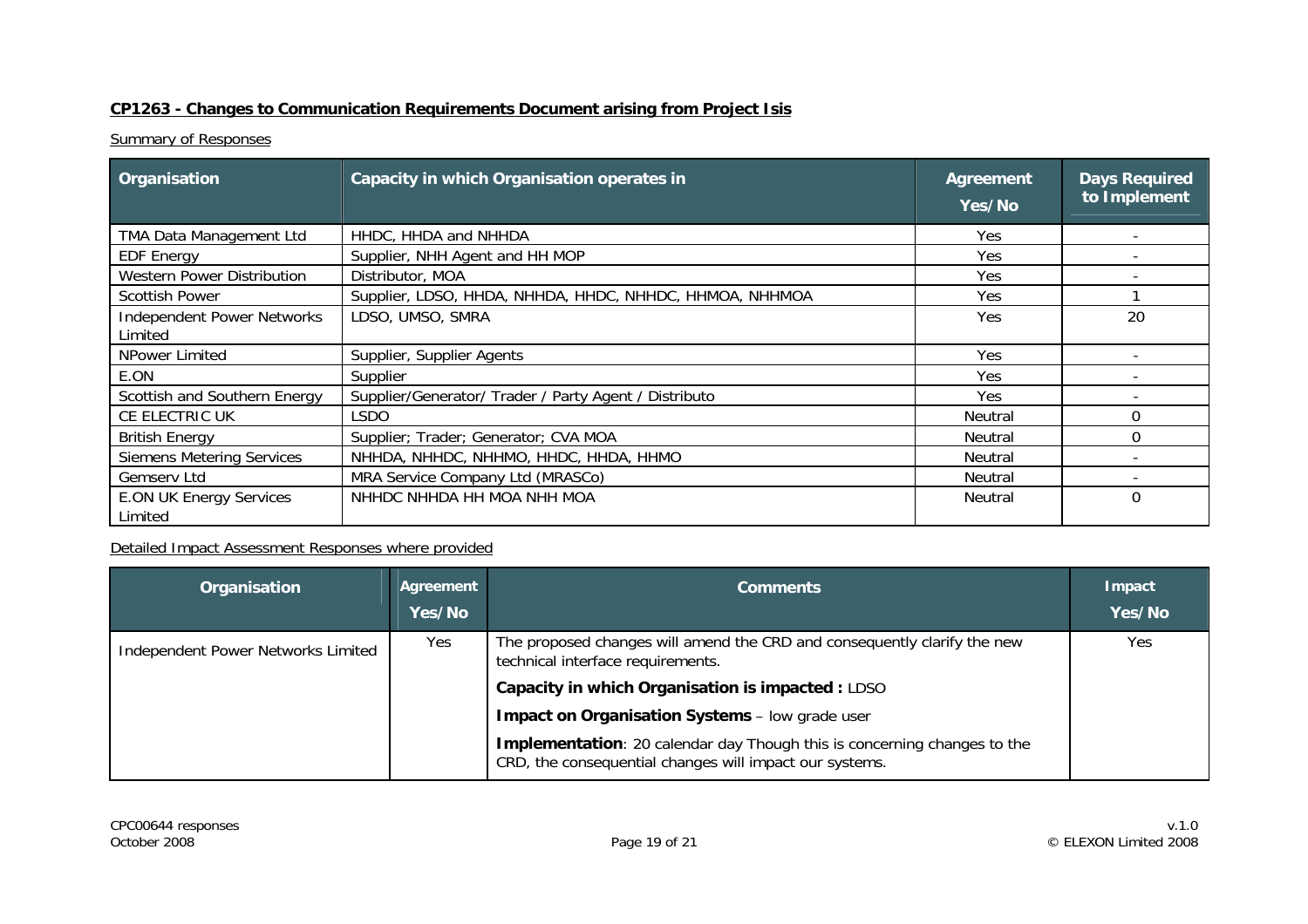## **CP1264 - Clarification of Password Requirements in the Codes of Practice**

#### **Summary of Responses**

| Organisation                                 | Capacity in which Organisation operates in (Impacted Capacity in Bold<br>as appropriate) | <b>Agreement</b><br>Yes/No | <b>Days Required</b><br>to Implement |
|----------------------------------------------|------------------------------------------------------------------------------------------|----------------------------|--------------------------------------|
| TMA Data Management Ltd                      | HHDC, HHDA and NHHDA                                                                     | <b>Yes</b>                 |                                      |
| <b>EDF Energy</b>                            | Supplier, NHH Agent and HH MOP                                                           | Yes                        | 30                                   |
| <b>IMServ Europe Ltd</b>                     | HHDC/DA and MO NHHDC/DA and MO                                                           | Yes                        | 0                                    |
| <b>E.ON UK Energy Services</b><br>Limited    | NHHDC NHHDA HH MOA NHH MOA                                                               | Yes                        |                                      |
| <b>Western Power Distribution</b>            | Distributor, MOA                                                                         | Yes                        | 30                                   |
| <b>Scottish Power</b>                        | Supplier, LDSO, HHDA, NHHDA, HHDC, NHHDC, HHMOA, NHHMOA                                  | Yes                        |                                      |
| NPower Limited                               | Supplier, Supplier Agents                                                                | Yes                        |                                      |
| E.ON                                         | Supplier                                                                                 | Yes                        |                                      |
| Scottish and Southern Energy                 | Supplier/Generator/ Trader / Party Agent / Distributo                                    | Yes                        | 0                                    |
| <b>British Energy</b>                        | Supplier; Trader; Generator; CVA MOA                                                     | Yes                        |                                      |
| <b>Siemens Metering Services</b>             | NHHDA, NHHDC, NHHMO, HHDC, HHDA, HHMO                                                    | Yes                        | 0                                    |
| Gemserv Ltd                                  | MRA Service Company Ltd (MRASCo)                                                         | Neutral                    |                                      |
| <b>Independent Power Networks</b><br>Limited | LDSO, UMSO, SMRA                                                                         | <b>Neutral</b>             | $\Omega$                             |
| CE ELECTRIC UK                               | LSDO                                                                                     | Neutral                    |                                      |
| <b>Electricity North West Ltd</b>            | LDSO                                                                                     | <b>Neutral</b>             |                                      |

| Organisation                              | Agreement<br>Yes/No | <b>Comments</b>                                                                                                   | Impact<br>Yes/No |
|-------------------------------------------|---------------------|-------------------------------------------------------------------------------------------------------------------|------------------|
| <b>EDF</b> Energy                         | Yes                 | Capacity in which Organisation is impacted: MOP<br>Impact on Organisation: Process amendments                     | Yes              |
| <b>E.ON UK Energy Services</b><br>Limited | Yes.                | The proposed change will remove any ambiguity whilst allowing flexibility in<br>developing appropriate solutions. |                  |